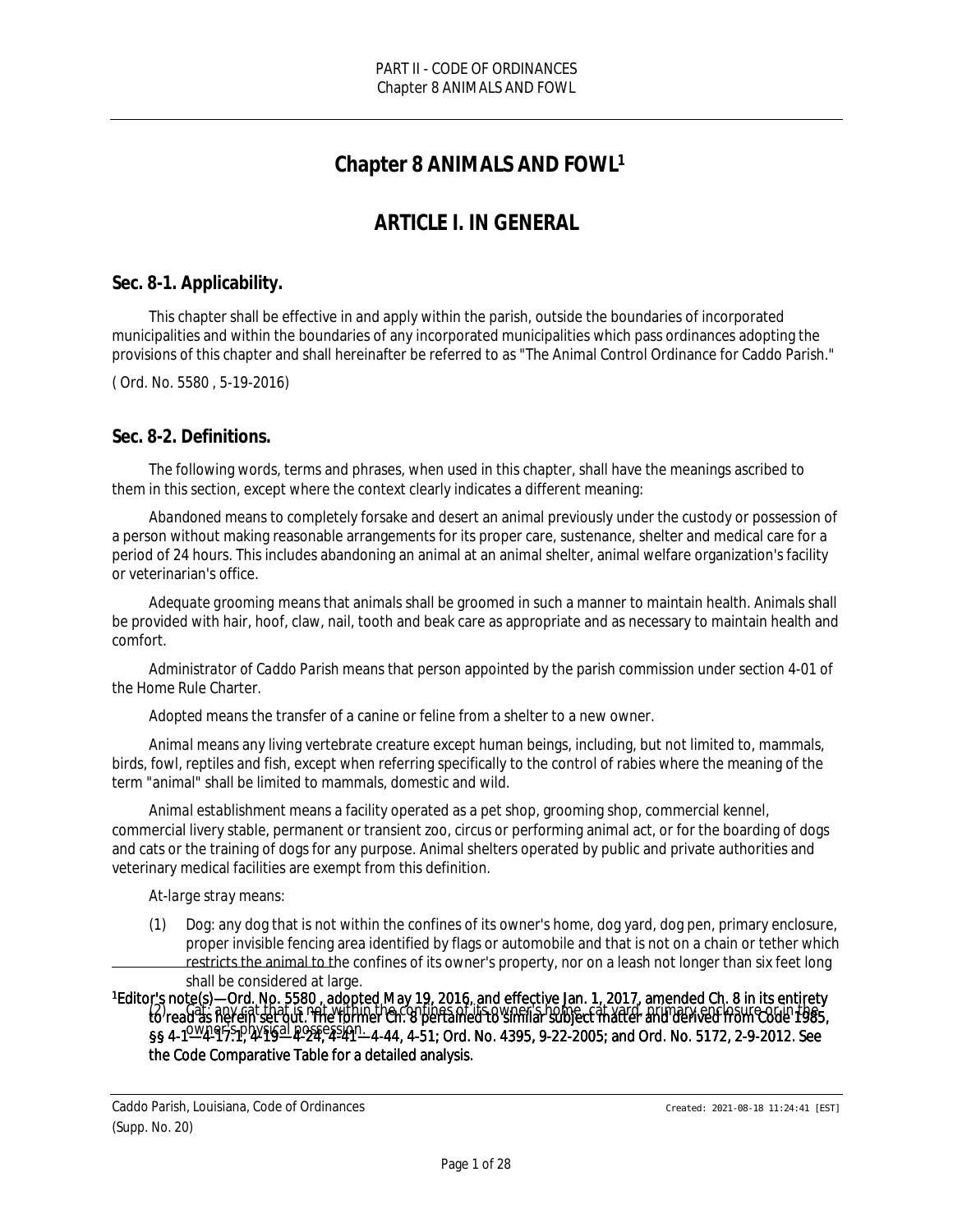(3) Hunting or stock dogs, show dogs and cats, government or law enforcement dogs actively being worked or trained or other animals being worked or trained or shown under the physically present supervision of their owners or agents or employees of the owners are exempt. During active work or training sessions, orange vests are required to properly identify animals in training.

*Backyard breeder* means a person or persons who breed animals without the required permits.

*Bite* means the breaking of the skin of a human being by an animal's teeth, mouth, or beak.

*Breeder* means any person who breeds a female dog or cat for the purpose of obtaining a monetary gain from the sale of any portion of the litter produced.

*Carrier* means any airline, railroad, motor carrier, shipping line, or other enterprise engaged in the business of transporting for hire.

*Cat* means any member of the Felidae (feline) family.

*Cat yard* means an owner's yard or an enclosure which shall be used to confine a cat.

*Circus* means a commercial variety show featuring animal acts for public entertainment.

*Collar* means a band, harness, or other device worn around the neck of an animal in a humane way to which a rabies vaccination tag may be affixed. Collars, harnesses, halters and the like shall be monitored so as to ensure proper fit and prevent discomfort or injury.

*Commercial kennel* means any person, partnership, or corporation engaged in the commercial breeding of dogs or cats or both for sale individually or in litter lots, or in the boarding, training, sale or hire of dogs or cats for compensation, or operation of a guard dog service. Animal hospitals operated by licensed veterinarians as a part of the practice of veterinary medicine, shelters operated by public authorities, and tax-exempt humane organizations shall not be considered commercial kennels.

*Commercial livery stable* means any establishment where one or more horses are let for hire to be ridden or driven, or where one or more horses are boarded for a fee.

*Cruelly-ill-treat* means every act or failure to act whereby unjustifiable physical pain or suffering is caused or permitted.

*Dangerous dog* means any dog that when unprovoked, shall be deemed a dangerous dog if it:

- (1) Bites, injures, or inflicts a bite on a human being or domestic animal either upon public property or those areas of private property that are unfenced and normally accessible to the public.
- (2) Chases or approaches a person upon the streets, sidewalks or public grounds in a terrorizing or menacing fashion or apparent attitude of attack.
- (3) Bites or injures animals or persons authorized to enter upon the owner's premises such as letter carriers, meter readers, trash collectors, repair persons, delivery persons or business customers provided that the persons authorized to enter upon the owner's premises shall not include unauthorized intruders such as burglars or trespassers in the owner's business, house or apartment or within a fenced area on the premises not normally accessible to the public. The director and/or his agents shall make all determinations that a dog is a dangerous dog.

*Dealer* means any person, not a public entity, who, as a business, sells, exchanges, or donates or offers to sell, exchange, or donate animals to any person.

*Department* means the department of animal services and mosquito control, also referred to as Caddo Parish Animal Services (CPAS).

*Director* means that person designated by the parish administrator or his agent as responsible for the administration of the parish animal services and mosquito control department, and, except where clearly limited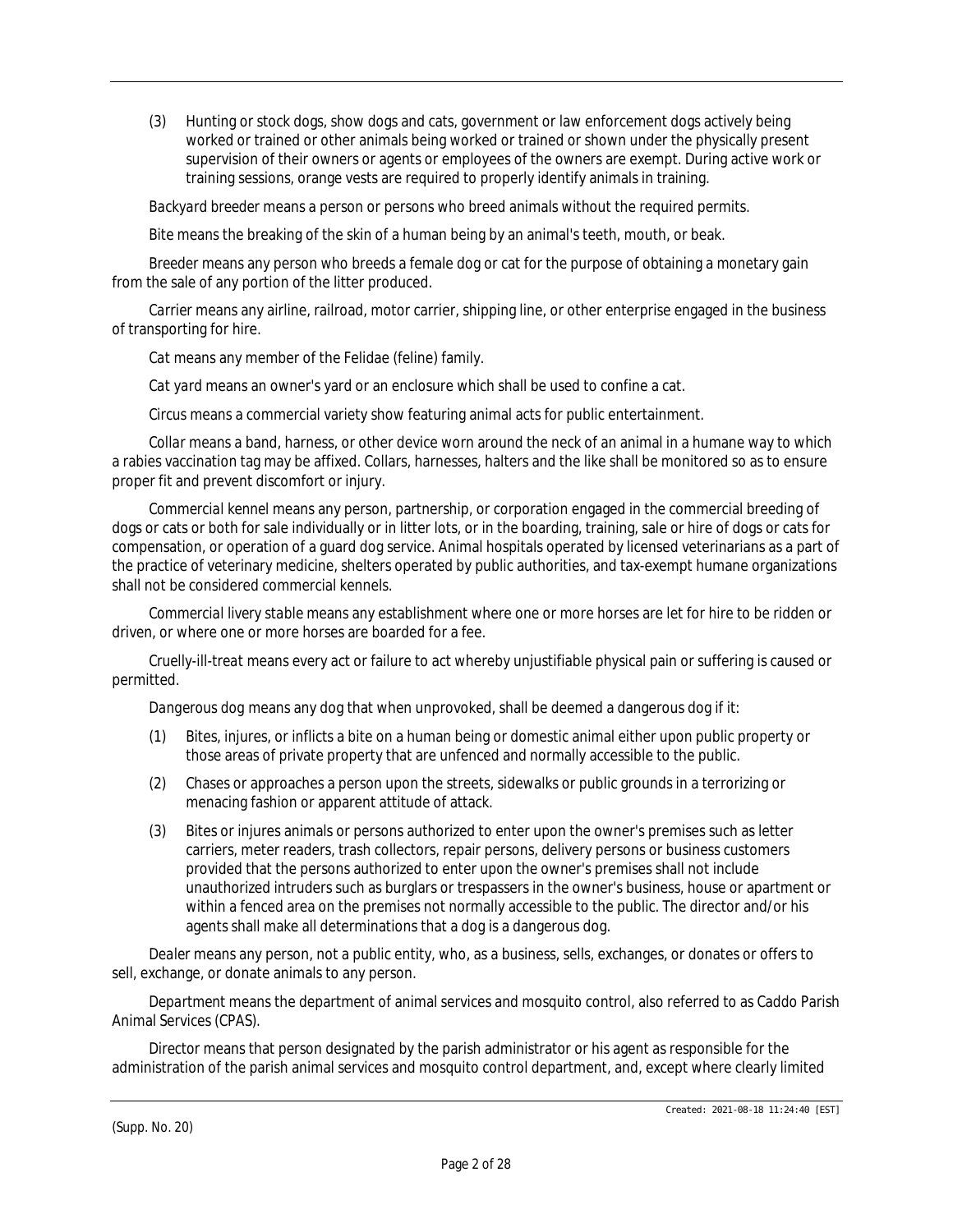by the context, shall include duly-appointed officers and others duly authorized and acting under the authority of the director.

*Dog* means any member of the Canis lupus familiaris family.

*Dwelling* means the house or other structure in which one or more persons live. For determining the maximum number of dogs, only one dwelling per subdivided lot will be used to establish the number of dogs permitted.

*Euthanasia* means humanely terminate an animal's life in a manner consistent with the AVMA euthanasia guidelines.

*Excessive barking* means unprovoked animal noises of such a loudness, intensity and duration as to prevent or interfere with a person's ability to enjoy his property, included, but not limited to, situations where:

- (1) On more than one occasion has awakened the complainant up from sleep; or
- (2) Continues in such a manner so as to cause mental anguish or suffering, loss of sleep or a disturbance of the peace.

*Feral* means a cat not socialized to humans and is not an owned cat.

*Grooming shop* means a commercial establishment where animals are bathed, clipped, plucked, or otherwise groomed, excluding animal shelters.

*Guard dog* means any dog that is utilized at a commercial establishment or that is used by a commercial entity to provide security protection for employees, employers, property, goods and/or equipment.

*Horse* means any horse, pony, donkey, or mule.

*Indoor dog* means any dog that:

- (1) Lives inside a dwelling.
- (2) Is not left outside unattended.
- (3) Eats and sleeps in a dwelling.

*Isolation* means the secure, humane confinement of a dog or cat that has been bitten by a known rabid animal so as to prevent such dog or cat from coming in contact with any other animal. Isolation enclosures shall be so constructed and secured that entry will be limited to the owner of the confined dog or cat, with the primary enclosure so located within a secondary enclosure to prevent accessibility to the public.

*Micro-chip* means an identification device approved by Caddo Parish Animal Services which is intended to be implanted within an animal for identification purposes.

*Neuter* means permanently render an animal incapable of reproductive function.

*Noncommercial kennel* means a private residence which exceeds the maximum allowable number of dogs in which the director of Caddo Parish Animal Services has deemed it appropriate to issue a noncommercial permit. The kennel must be in compliance with all applicable local, state and federal laws.

*Nuisance by an animal* means the damaging, soiling, defiling, urinating or defecating upon, or repeatedly trespassing upon property other than its owner's, excessive barking or noise making so as to disturb the peace and repose of persons living or working nearby, molesting, threatening, attacking or interfering with persons on private or public property, chasing motor vehicles or bicycles, attacking other domestic animals, or disturbing or turning over garbage or trash containers, or causing unsanitary conditions or odors on or about the premises of its owner by urination or defecation.

*Owner* means any person who has a right of property in an animal, or who keeps an animal in his care, harbors an animal, acts as custodian for an animal, or who permits an animal to remain on or about his premises.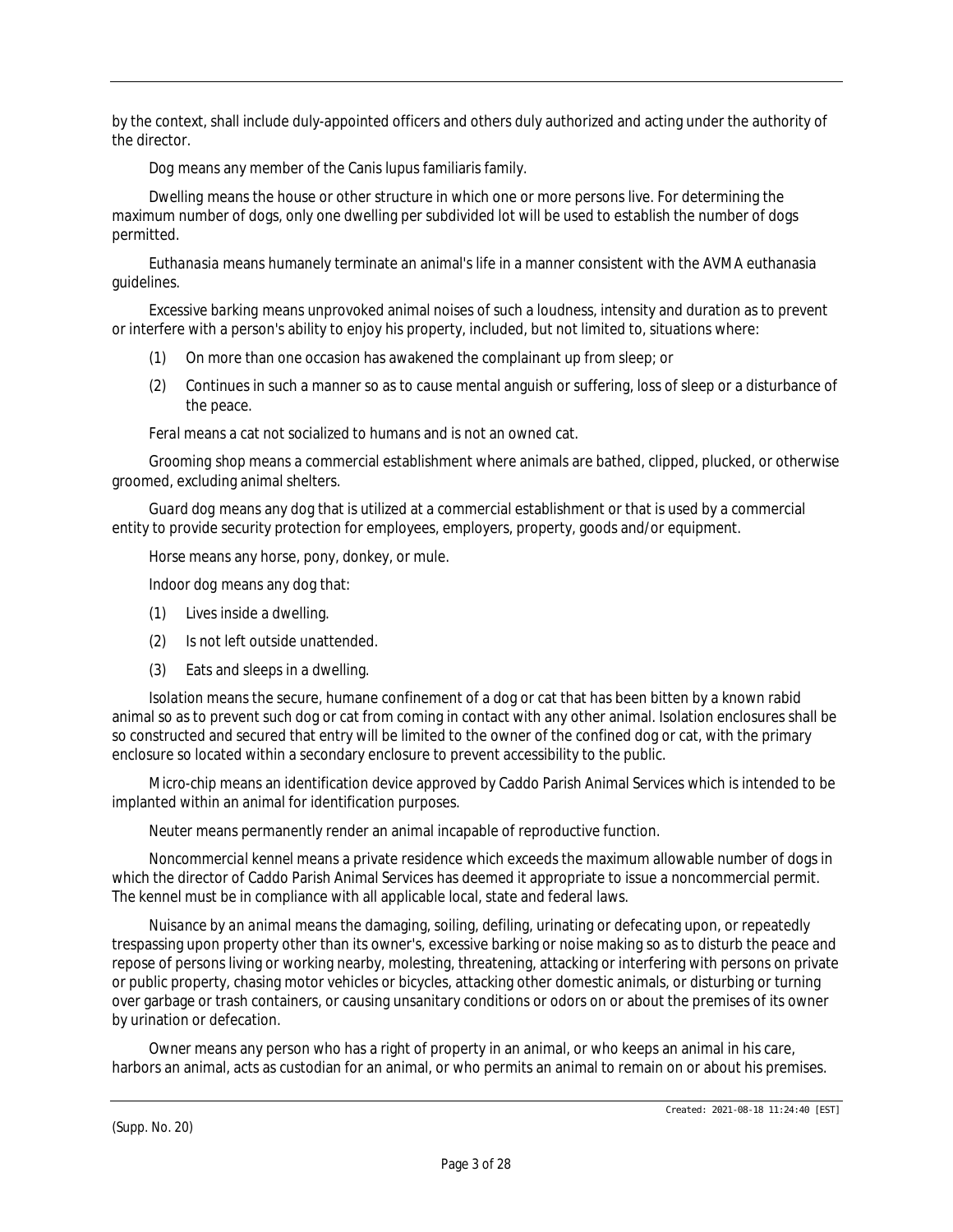*Pet shop* means any person who obtains animals for sale, exchange, or barter, to the general public, or who grooms animals, as a principal or agent, or who holds himself out to be so engaged.

*Primary enclosure* means any structure used to immediately restrict an animal to a limited amount of space such as a house, room, pen, run, cage, compartment, or hutch.

*Private animal welfare society* means an organization organized and operated exclusively for the prevention of cruelty to animals.

*Proper food* means the daily food of sufficient quality and quantity provided for each animal to prevent unnecessary or unjustifiable suffering by the animal.

*Proper shelter* means adequate shelter provided for each animal from the elements as required, preventing unnecessary or unjustifiable suffering by the animal.

*Proper veterinary care* means veterinary care provided for each animal sufficient to prevent unnecessary or unjustifiable physical pain or suffering by the animal.

*Proper water* means daily water of sufficient quality and quantity provided for each animal to prevent unnecessary or unjustifiable suffering by the animal.

*Public carrier* means and includes any motor vehicle used for the transportation of passengers or freight for hire over any streets by a route or to a destination controlled by the hirer. Nothing herein contained shall be construed to include carriers by motor vehicle subject to the jurisdiction of the Louisiana Public Service Commission under R.S. 45:161 et seq., or engaged solely in interstate commerce.

*Rabies vaccination registration tag* means a suitable tag, issued by a licensed veterinarian or Caddo Parish Animal Services, indicating the year for which the tag was issued. Rabies vaccination registration tags are issued only upon vaccination or proof of vaccination against rabies.

*Rescue organization* means any person or organization that is a 501(c)(3), has signed a Caddo rescue partner agreement and that accepts pet animals for the purpose of finding permanent adoptive homes for the animals.

*Signage* means signs or a system of signs used to show information.

*Spay* means to permanently render a female animal reproductively infertile.

*Sterilization* means the act of spaying and neutering an animal.

*Vaccination against rabies* means the injection subcutaneously or otherwise by a licensed veterinarian, or by a person under his supervision, of animal rabies vaccine approved by the state health officer or the director.

*Vaccination certificate* means a serially numbered certificate on a form approved by the director, and signed by a veterinarian or his representative, stating the name of the owner of the dog or cat to which issued and a description of the dog or cat to which issued, indicating the year for which issued, certifying that such dog or cat was inoculated or vaccinated against rabies, and stating the date thereof. Vaccination certificates are required to register dogs, cats and ferrets in Caddo Parish.

*Vicious dog* means a dog which has:

- (1) Attacked and caused severe and gross injuries or death to a human being.
- (2) Previously been classified as "dangerous" and subsequent thereto a violation of section 8-67(a) occurs.
- (3) Previously been classified as "dangerous" and is found to be at large two or more times.
- (4) Exhibited behavior which enables the director or the animal advisory board to reasonably conclude that the animal may not safely coexist with people. No dog shall be deemed vicious simply by its breed.

*Working days* means, for purposes of computing time periods referenced in chapter 8 of this Code, Mondays through Fridays, excluding legal holidays recognized by the parish commission.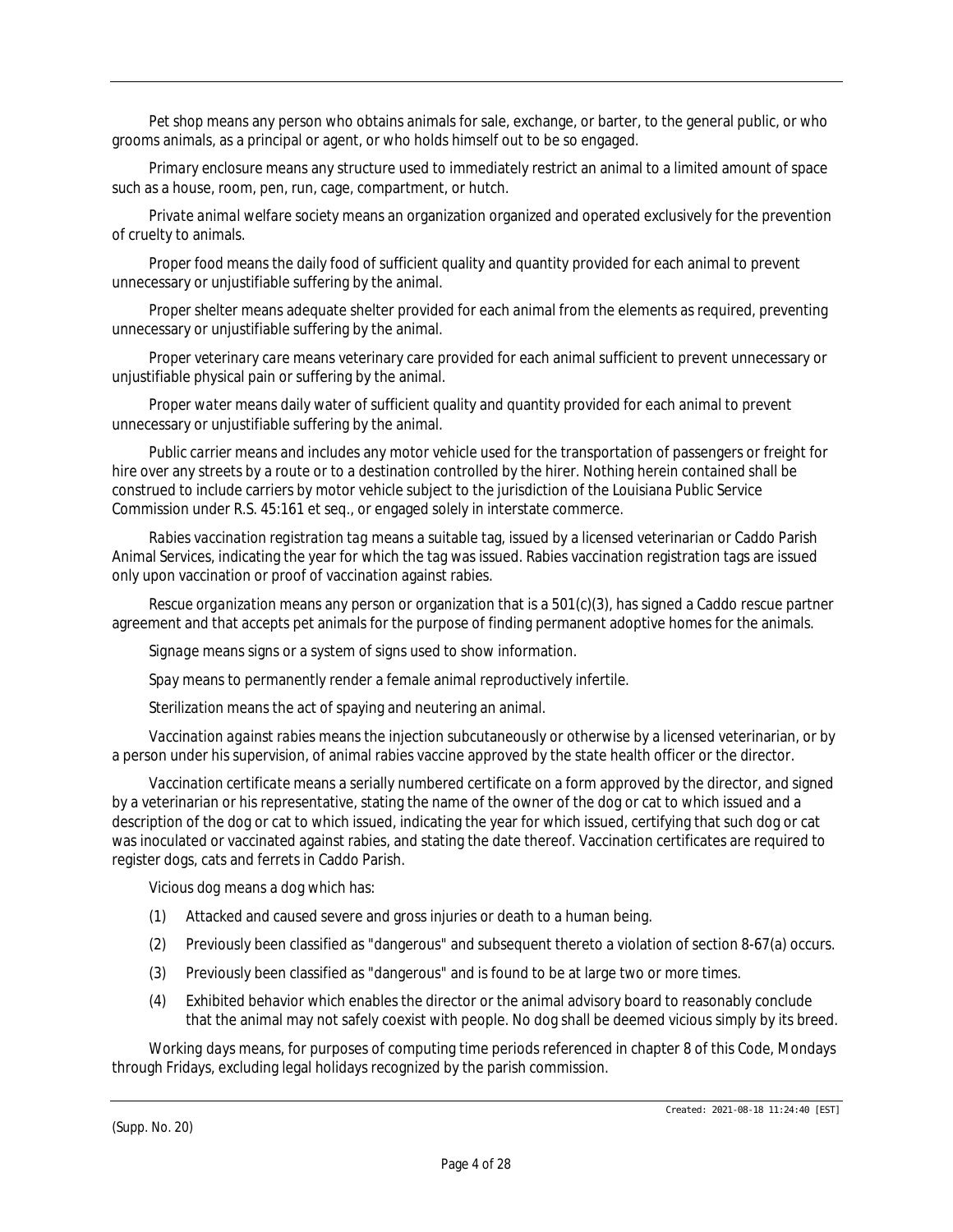### **Sec. 8-3. Penalty.**

Except as otherwise provided in this chapter, any person violating any of the provisions of this chapter shall be punished as provided in section 1-8.

( Ord. No. 5580 , 5-19-2016)

### **Sec. 8-4. Authority and duties of director.**

- (a) The director shall administer the department, shall have the authority and duty to enforce the provisions of this chapter, and shall be authorized to represent the parish in all actions resulting from enforcement or attempted enforcement of this chapter.
- (b) The director shall appoint animal control officers who shall have the authority to investigate complaints and to enforce the requirements of this chapter.
- (c) The director shall exercise every reasonable care to prevent injury, illness, death, escape, or pilfering of an animal with which he deals in carrying out the provisions of this chapter.
- (d) If, in the opinion of the director, the incidence of rabies or other disease transmissible by animals to man, either directly or indirectly, is such as to justify control measures more stringent than provided herein, the director shall determine and proclaim the existence of a state of emergency in the interest of public health. All parish departments and agencies and personnel therefrom shall be made available to assist in carrying out necessary control measures during the existence of such emergency.
- (e) The director shall grant, deny, revoke and suspend permits required by section 8-41.

( Ord. No. 5580 , 5-19-2016)

### **Sec. 8-5. Animal services board.**

- (a) The parish commission shall appoint an animal services board which shall serve without pay, meet not less than six times per year and which shall consist of seven persons including a veterinarian actively practicing in the parish for a minimum of five years immediately preceding his appointment, a law enforcement officer from a law enforcement agency located in the parish, an at-large citizen representing a parish municipality other than the City of Shreveport; a representative nominated by the Caddo Parish Health Unit, a representative from a tax-exempt humane organization; an at-large member residing in the City of Shreveport; a representative nominated by the Caddo Parish Health Unit, a representative from a taxexempt humane organization; an at-large member residing in the City of Shreveport and recommended by the parish administrator, and a permitted animal establishment operator. The director of the animal services and mosquito control department shall serve as an ex officio, non-voting member of the board.
- (b) The animal services board shall:
	- (1) Conduct hearings pursuant to duly adopted procedures to consider the director's decision of declaring any animal vicious as specified in section 8-67 and to require owners of vicious animals to have the same destroyed or surrendered to the director to be humanely euthanized;
	- (2) Conduct hearings pursuant to duly adopted procedures to consider the director's decision of declaring any dog as dangerous as specified in section 8-67 and instruct the owners of the dangerous dogs to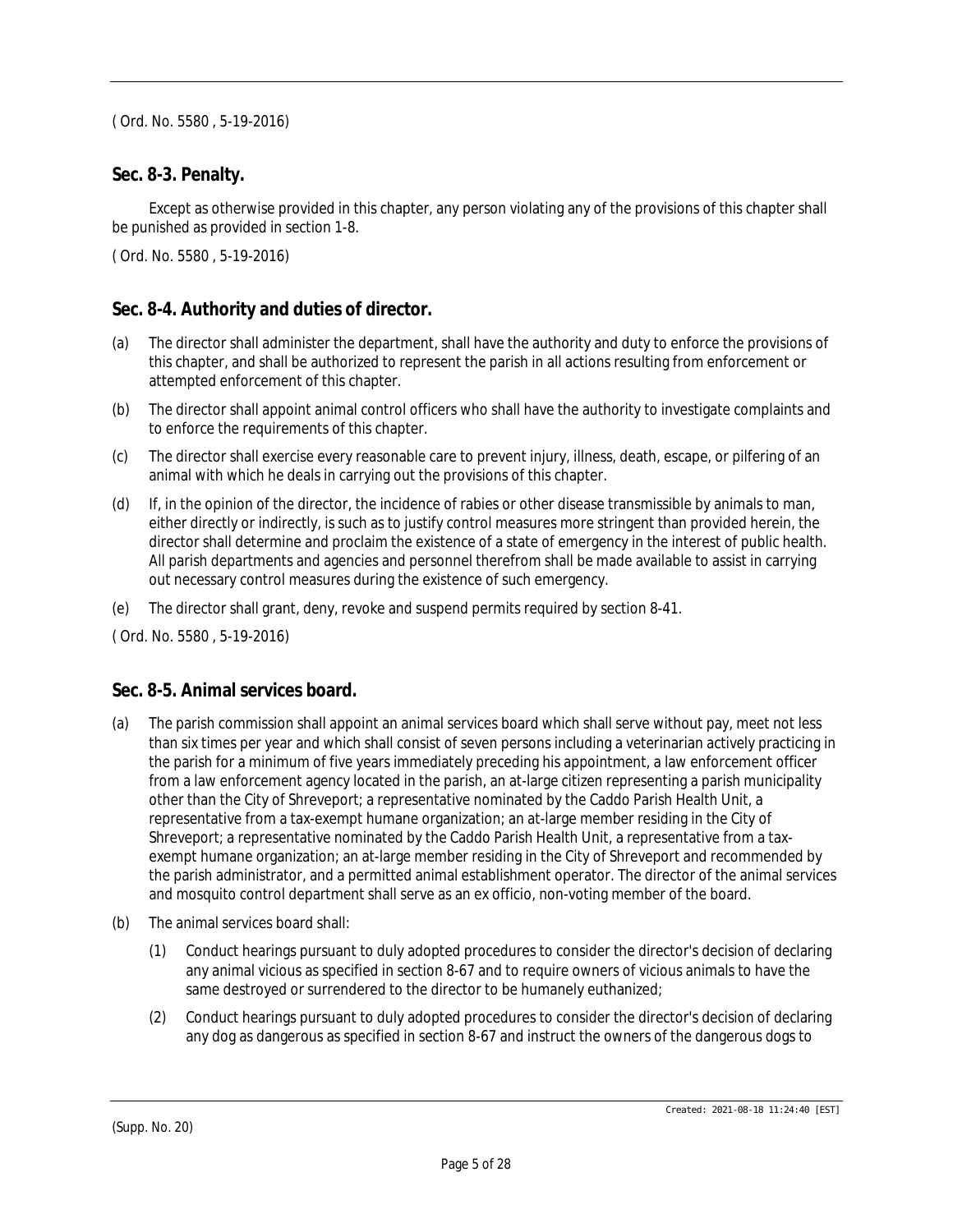either adhere to the requirements as set forth, have the dog euthanized, or surrender it to the director;

- (3) Conduct hearings pursuant to duly adopted procedures to consider the director's decision to restrict the number of indoor dogs or his denial of a noncommercial kennel permit as specified in section 8-37 and instruct the owner to comply with restriction as set forth;
- (4) Elect from its voting members a chairperson whose term shall run from January 1 through December 31 of each year; and
- (5) Operate in all respects as a public body as contemplated by R.S. 42:13 and 44:1.
- (6) Publish minutes on the www.caddo.org website.
- (c) Each member appointed shall serve for a term of four years. Upon the occurrence of any vacancy, the parish commission shall appoint a person from the same category as the person vacating the position to fill the unexpired term.
- (d) Board members may be removed from office for cause. Such cause shall include, but not be limited to, failure to attend three consecutive meetings of the board, or a majority of the meetings held by the board during a calendar year, or a clearly demonstrated conflict of interest.

( Ord. No. 5580 , 5-19-2016)

# **Sec. 8-6. Keeping of wild, exotic or vicious animals.**

- (a) For the purpose of this section, the following shall be designated wild or exotic animals: tigers, lions, cougars, leopards, jaguars, cheetahs, lynx, bobcats, bears, wolves, chimpanzees, gorillas, orangutans, poisonous snakes, komodo dragons, African buffalo, hyenas, coyotes, deer, any crocodilian including, but not limited to, alligators, crocodiles and gavials, any other species of nonhuman primates, raccoons, skunks, squirrels, foxes, ratite birds, hybrid species consisting of wolves, coyotes, or jackals interbred with domestic dogs and ocelots or margays interbred with domestic cats.
- (b) No person shall keep or permit to be kept on his premises any vicious, wild, or exotic animal for display or for exhibition purposes whether gratuitously or for a fee.
- (c) No person shall keep or permit to be kept on his premises any wild or exotic animal as a pet as defined in this section except such animals that were acquired prior to the effective date of Ordinance No. 2432 (January 1, 1988).
- (d) No person shall take or possess any wild animal by illegal methods.
- (e) No person may offer for sale a wild or exotic animal as defined in this section, except such animals that were purchased prior to the effective date of Ordinance No. 2432 (January 1, 1988).
- (f) Persons following state or federal regulations and holding such permits or licenses which include, but are not limited to, Chimp Haven and the Louisiana State Fair, shall be exempt from this section. Cruelty and sanitation laws shall apply to all persons holding such permits and licenses.
- (g) Qualified educational institutions, zoological parks, public-operated parks or displays, performing animal exhibitions, circuses, scientific organizations, veterinary clinics, law enforcement and commercial guard dogs shall be exempt from this section.
- (h) Dual violations. Violations of this section shall be dual violations in reference to violations of title 56 of the state department of wildlife and fisheries.

( Ord. No. 5580 , 5-19-2016)

<sup>(</sup>Supp. No. 20)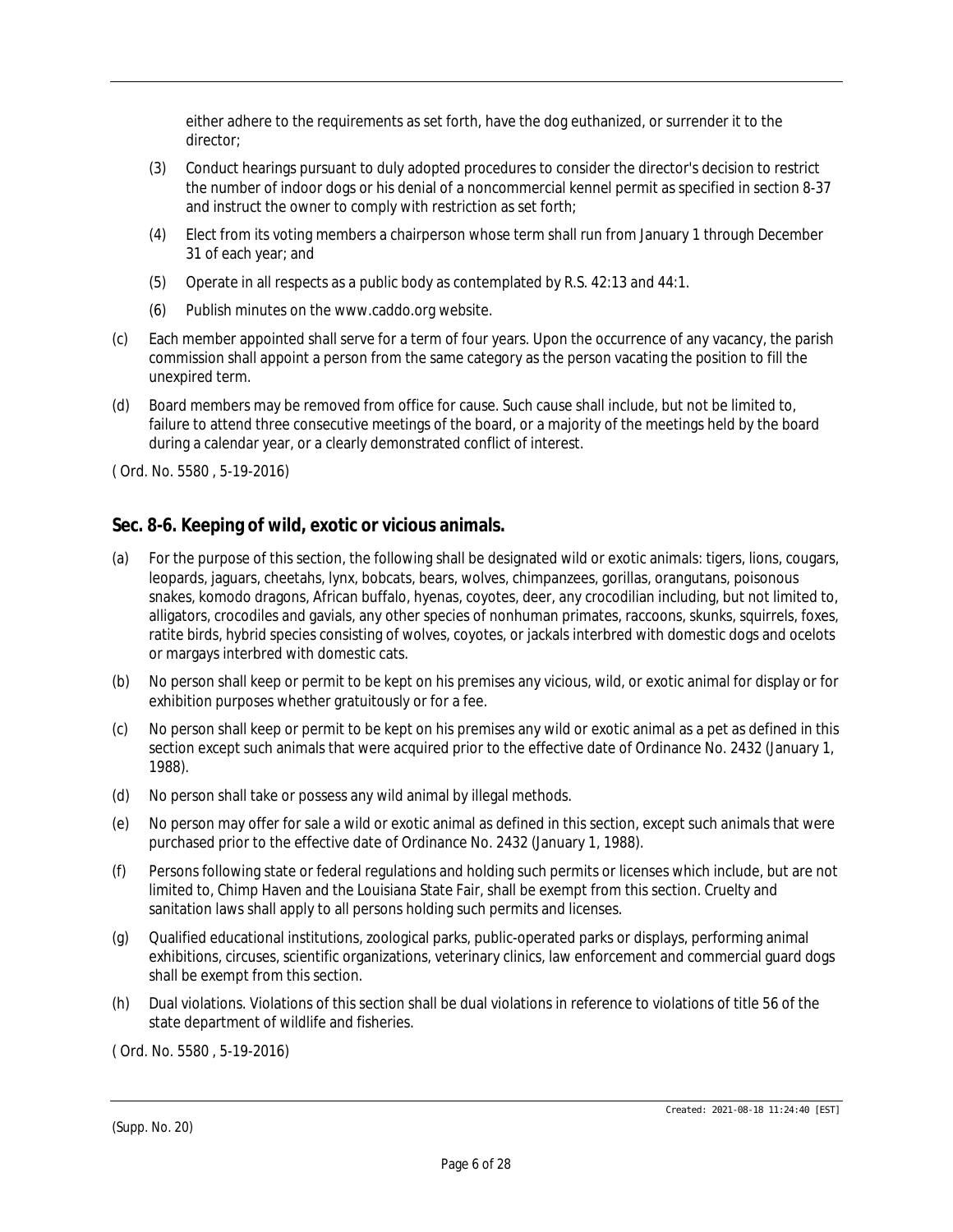# **Sec. 8-7. Hindering, or interfering with officers.**

- (a) No person shall hinder, or interfere with any officer or agent of the animal services and mosquito control department engaged in, or because of, the performance of any duty provided for, directly or indirectly, by this chapter. Any person who violates this section shall be fined up to \$500.00, or shall be imprisoned for a term not to exceed 180 days, or both.
- (b) It shall be unlawful for any person to knowingly interfere with or damage any animal trap owned or used by Caddo Parish Animal Services or to molest or release an animal caught therein.
- (c) Caddo Parish Animal Services officers may enforce any provision of this chapter by instituting a suit for injunctive relief and use of summary process, including all temporary restraining orders permitted by law.

( Ord. No. 5580 , 5-19-2016)

### **Sec. 8-8. Enforcement.**

- (a) The department shall have the authority to appoint animal control officers and such other personnel as it deems proper for maintaining a public animal shelter and to enforce the provisions of this chapter.
- (b) The director shall appoint and duly commission animal control officers, who have successfully completed training offered by the State of Louisiana Animal Control Academy. Additionally, each animal control officer must receive euthanasia certification through the State of Louisiana State University Veterinary School.
- (c) The director and duly appointed animal control officers shall have authority to exercise the following limited police powers:
	- (1) Issue citations for the enforcement of this chapter, as well as take action necessary to enforce state statutes regarding animals.
	- (2) Obtain warrants for such violations and assist law enforcement personnel in making arrests for such violations.
	- (3) Submit affidavits to the courts regarding such violations.
- (d) In enforcing the provisions of this Code, the director or his authorized representatives are authorized to enter private property without warrant to pursue, capture, or otherwise apprehend animals subject to impoundment or restraint under the provisions of this chapter. If an animal enters an uninhabited structure and the officer can safely gain entry in the same manner as the animal, the officer may enter the structure to capture the animal. If the animal enters the structure through an opening such as a window, hole in the wall or like entrance, the structure will be secured and the officer will obtain permission to enter from the owner/tenant or obtain a warrant to enter the structure. If human safety is a legitimate and immediate concern, the officer may enter the uninhabited structure to capture the animal. This authority to enter does not include inhabited structures unless other justifications dictate immediate entry.
- (e) All parish sheriffs, police officers employed by municipalities within the parish, and the parish animal control officers have authority to enforce provisions of this section.
- (f) For any prosecution of a violation of this chapter which results in a conviction, district attorney probation, or nolo contendere, there shall be an administrative fee in addition to any other fees. This fee shall be as established by the parish commission, from time to time, and shall be dedicated to the operation of Caddo Parish Animal Services and shall not be waived.

( Ord. No. 5580 , 5-19-2016)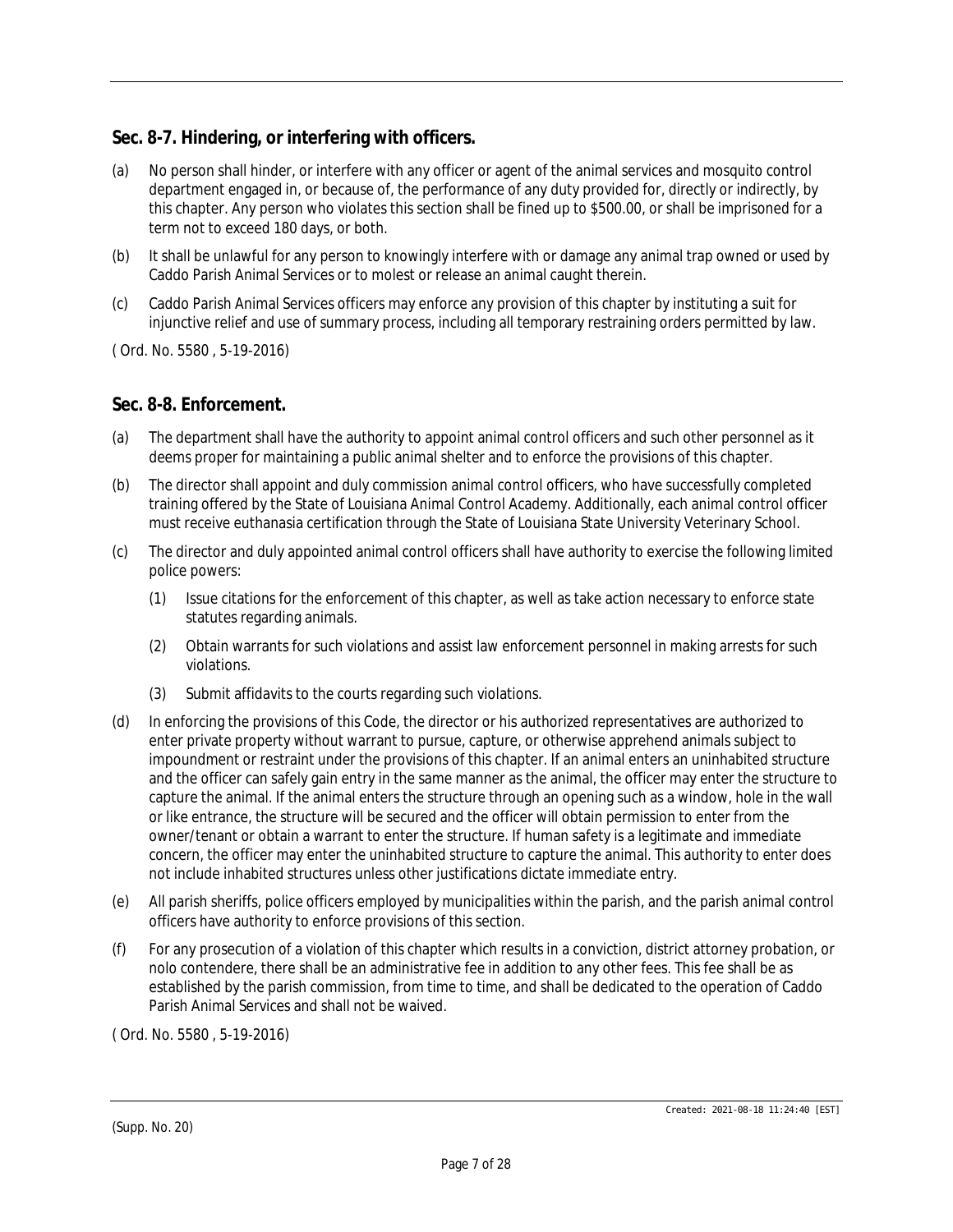### **Sec. 8-9. Service or assistance dog.**

A person requiring the use of a service or assistance dog shall be allowed to possess and use such animal in accordance with the provisions of the Code of Federal Regulations, the Americans with Disabilities Act and the Fair Housing Amendments Act.

( Ord. No. 5580 , 5-19-2016)

## **Secs. 8-10—8-36. Reserved.**

# *ARTICLE II. OWNER AND DEALER RESPONSIBILITIES*

### **Sec. 8-37. Owner's responsibilities.**

- (a) No person shall own, keep or harbor any dog, cat or ferret over the age of three months within the parish without having:
	- (1) The dog, cat or ferret vaccinated against rabies by a licensed veterinarian at three months of age initially, revaccinated one year later and then on at least a triennial basis thereafter, except in case of injury or any other medical condition that would preclude proper rabies vaccination of the dog or cat or endanger the health of the animal and only upon receipt by Caddo Parish Animal Services of a letter signed by a licensed veterinarian requesting an exception until the medical condition is resolved to the point that vaccination is no longer a threat to the health of the animal.
	- (2) Registered the dog, cat or ferret with Caddo Parish Animal Services upon presentation of a certificate of such rabies vaccination, as hereinafter specified.
	- (3) Tagged or microchipped the animal as hereinafter specified.
- (b) Rabies vaccination registration. It shall be the duty of the owner of every dog, cat or ferret to register the same with Caddo Parish Animal Services directly or through a Caddo Parish veterinarian, and to obtain and to retain at all times the certificate of rabies vaccination registration, giving the name and address of the owner, a description of the animal by sex, color, date of birth or estimated approximate age and weight, the breed of the dog or cat if known and the name of the animal. All Caddo Parish veterinarians and Caddo Parish Animal Services shall record all such information in the CPAS computerized database. The rabies vaccination registration tag shall be securely fastened at all times to a collar or harness which must be worn at all times by the dog or cat for which the registration tag was issued.
	- (1) Exemptions from wearing rabies registration tags:
		- a. Law enforcement and fire department dogs.
		- b. Hunting dogs while being worked or trained.
		- c. Show dogs or cats while being worked or trained and/or shown under the supervision of their owners or owners' employees.
		- d. Ferrets.
		- e. Dogs or cats while under veterinary care.
	- (2) The rabies vaccination registration renewal date shall be one year from the date of rabies vaccination and initial registration, on an annual basis. There is no fee for annual rabies vaccination registration.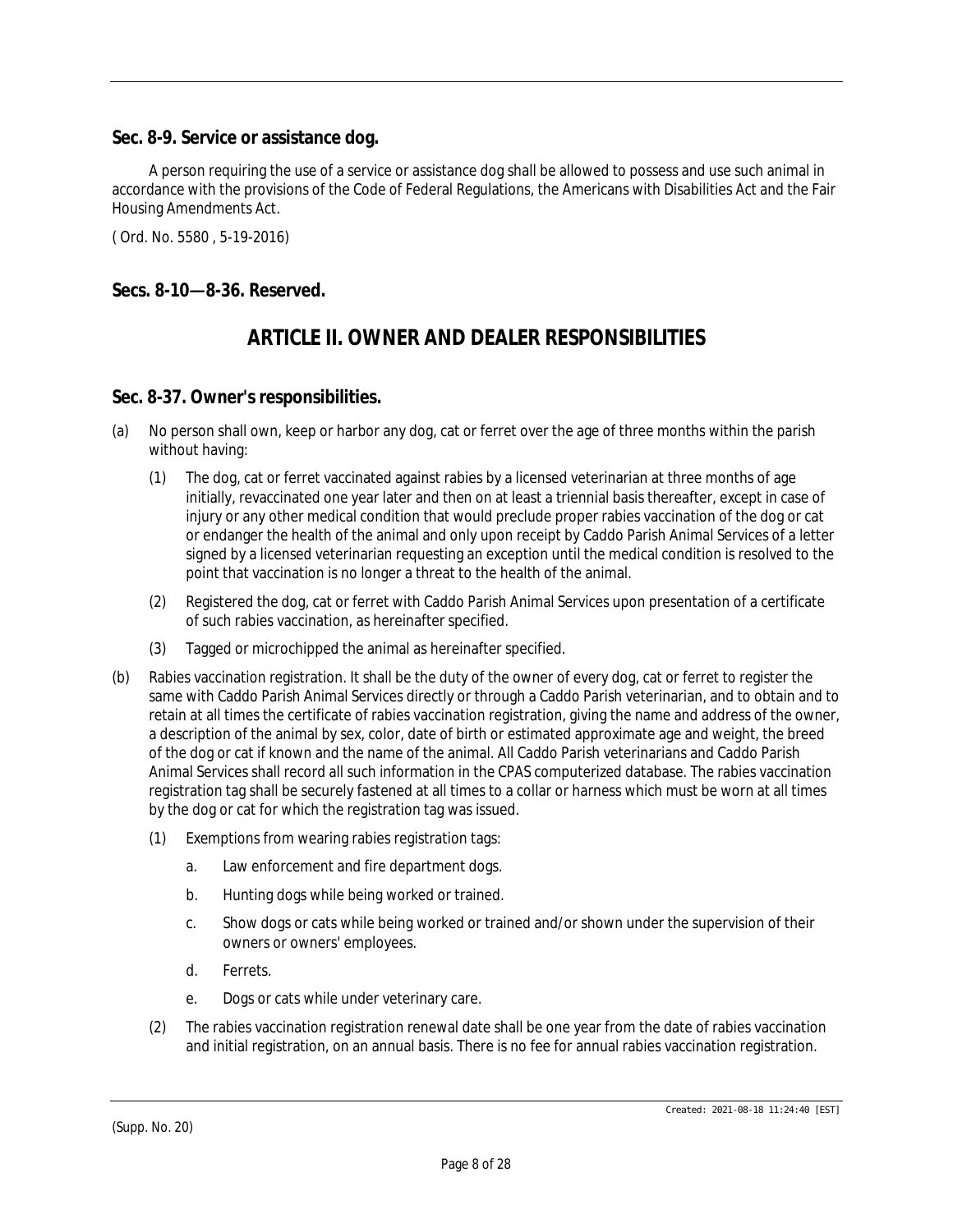New residents must make application for rabies vaccination registration within 30 days of establishing residence in the parish.

- (3) Persons failing to obtain a rabies vaccination registration certificate within the yearly period specified in this section will be subjected to a fine of \$50.00.
- (4) A 30-day grace period shall apply to owners who have failed to fulfill the requirements of this section after the rabies vaccination registration due date has expired. If the owner fulfills the requirements within the grace period, the \$50.00 fine shall be waived. However, all other fees shall still apply.
- (5) All establishments where animal vaccines are sold shall post a sign, supplied by Caddo Parish Animal Services, in a conspicuous location stating:
	- a. All animals must be vaccinated against rabies by a licensed veterinarian at three months of age initially, revaccinated one year later and thereafter vaccinated at least triennially.
	- b. All animals must be registered annually with Caddo Parish Animal Services.
	- c. All animals must be tagged with the rabies vaccination registration tag on a collar or harness, except ferrets.
	- d. All animals must be prevented from running at large and/or causing a nuisance.
- (c) Rabies vaccination registration tags/microchips. It shall be the duty of all Caddo Parish veterinarians and Caddo Parish Animal Services to issue rabies vaccination registration tags or microchips containing the registration number and the year for which such tag is issued. The color and shape of tags shall be changed each year. Each tag is valid only for one year from the date of issue.
	- (1) In lieu of a rabies registration tag, an owner may elect to have their animal permanently microchipped. An annual rabies registration shall still be required.
	- (2) Tags issued by legal registering authorities of other parishes of this state and counties of another state shall be recognized if the animal owner is able to produce a certificate of rabies registration from the other jurisdiction issued within the preceding year.
	- (3) Any person who attaches a tag to an animal that was not registered with that tag shall be subject to the penalties provided in section 1-8.
- (d) Owners of dogs and cats shall be responsible for compliance with the following:
	- (1) All dogs and cats, except cats which have been properly vaccinated for rabies, neutered or spayed and properly registered and tagged, except any dog that is being trained for, or being used for the common and accepted practices associated with search and rescue and the legal hunting of game, including birds and animals, and the herding of livestock, shall be kept from running at-large and must be confined. The owner of a cat or dog which causes damage to another person's property shall be responsible for that damage. If a cat is shown to have damaged, with its claws, another person's property, the director of Caddo Parish Animal Services (CPAS) may instruct the owner to either have the cat declawed, claws trimmed or confine the cat indoors. If a dog causes damage to another person's property, the director may classify the dog as dangerous and enforce the guidelines as set forth in this chapter. Failure of the owner to follow the instructions of the director may result in the animal being seized and humanely disposed of.
	- (2) Owners shall be responsible for practicing a flea and tick program.
	- (3) Owners of animals that bite an individual are responsible for notifying CPAS.
	- (4) It shall be the responsibility of the owner to confine outside animals in an enclosed area. The primary enclosure should contain a minimum of 48 square feet (six feet by eight feet) per animal. Note: There shall be no tethering of animals with chains, cables, ropes or any other such device in lieu of a proper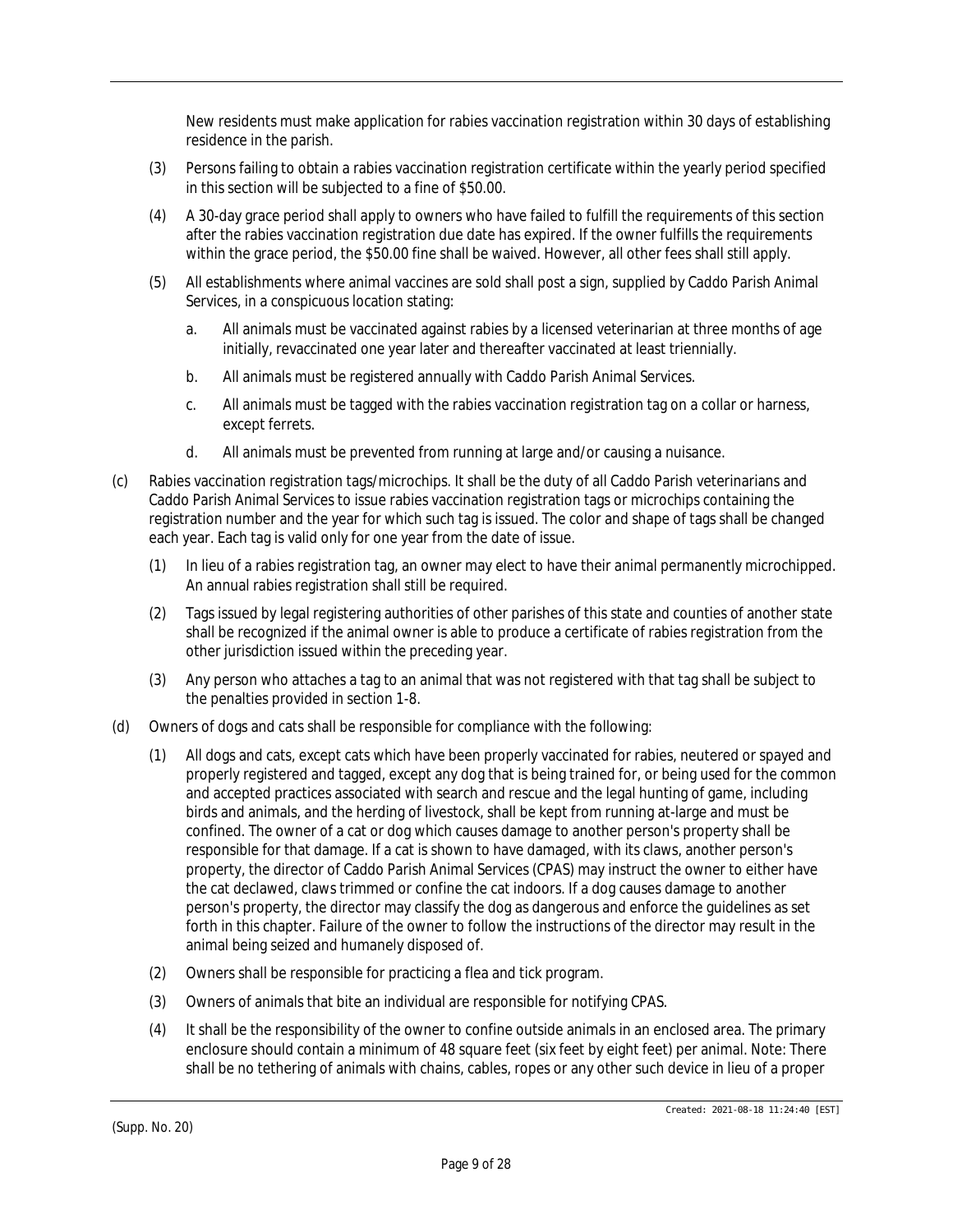enclosure. Outside animals that reside in a neighborhood with fencing restrictions must be kept inside or confined in an outside kennel with the minimum square footage as stated in this subsection (4). Any animal found in violation will be seized. The owner will have five days to correct the discrepancy or the animal will become the property of CPAS. Whether or not the animal is redeemed, the owner will be responsible for all fees. Whoever is found to be guilty of failing to provide the proper enclosure shall be fined not less than \$250.00 nor more than \$500.00 or serve five days in jail.

- (5) The owner of any dog housed outside shall provide a proper shelter which will provide adequate protection from the elements. This includes, but is not limited to, a doghouse, enclosure, or ready access to an already existing structure. The shelter must provide basic protection from the elements. In addition, the owner shall provide the dog access to an adequate water supply. The owner shall provide adequate food for the dog and must feed the dog at least once per each 24-hour period. Any fenced or walled enclosure will consist of a chain link, wood, brick, vinyl fencing or any other material deemed appropriate by the director of Caddo Parish Animal Services. The barrier will be a minimum of four feet high but at all times will be of a sufficient height to preclude the dog from escaping over the barrier. No fence or wall will have openings greater than two inches in diameter.
- (6) No owner shall tether a dog to a moveable object in which the dog must physically move the object in order to move about the enclosure.
- (7) No owner shall position his dogs in a manner that would prevent emergency personnel from gaining safe and immediate access to main entrance to the residence.
- (8) It shall be unlawful for any occupant or owner of a dwelling to keep or allow to be kept outdoors on the premises of any dwelling more than four dogs, except that a litter of pups may be kept for a period of time not exceeding five months from birth. This provision shall not apply to any establishment where dogs are lawfully kept for breeding, sale, sporting purposes or boarding. In a case where the number of dogs exceeds the legal limit, the owner may apply to the director for a noncommercial kennel permit. The director will approve the permit if the following conditions exist:
	- a. There is adequate space to house the dogs.
	- b. The additional dogs do not create a health risk for the humans or other animals which occupy the residence.
	- c. The additional dogs do not degrade the environment for the surrounding residences.
	- d. All animals on the property have been properly vaccinated and registered with CPAS.
	- e. There is an adequate tick and flea control program and heartworm preventative program.
	- f. The applicant is in compliance with all other portions of this chapter.
	- g. The applicant and/or owner/caretaker of the dwelling have not been convicted of any offenses involving animals.

If the director finds that all of the conditions listed under this subsection exist, he may issue a noncommercial permit. If the director finds that one or more of the conditions as listed under this subsection are not in compliance, he may deny the permit and the applicant will be required to come into compliance. If the applicant disagrees with the decision of the director he may appeal that decision as stated in subsections (e)(1) and (2) of this section.

- (e) For indoor dogs, there shall be no limit unless those dogs create a nuisance. The director may enforce the maximum limits as stated for outdoor dogs for any owner who permits his indoor dogs to create a nuisance.
	- (1) If the owner disagrees with the decision of the director, he may appeal that decision to the animal services board. The director's decision shall be revoked only by a majority vote of the animal services board. If the board does not revoke the decision, the owner will have an additional ten days to request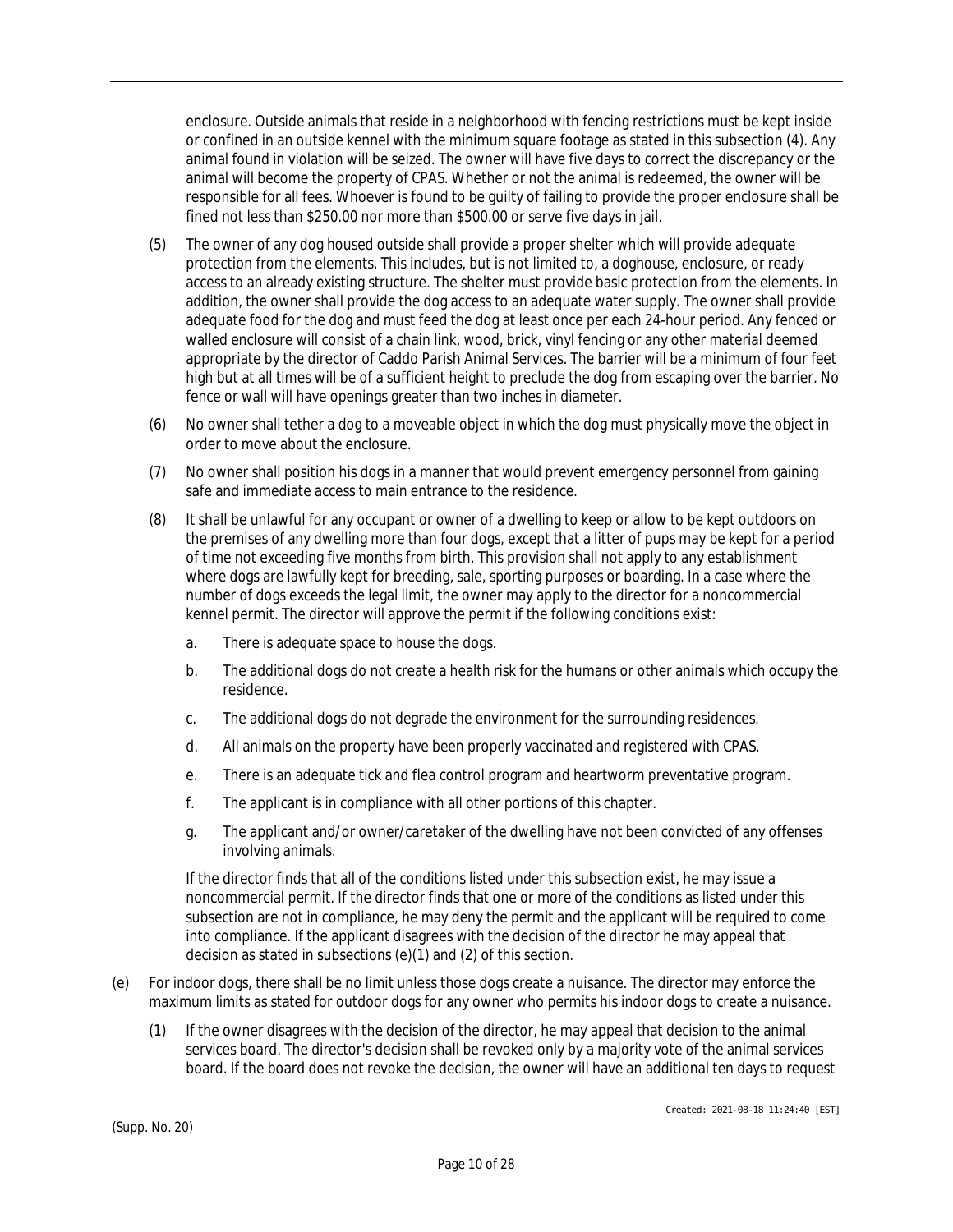an appeal. If an appeal is not requested, the owner must comply with the director's decision and the number of dogs must be brought into compliance. The owner must be present or legally represented at the hearing or any right to the appeal will be deemed waived and the ruling of the director will be final.

- (2) Any person aggrieved by any action of the animal services board may appeal said action to the parish commission. Written notice of such appeal must be submitted to the clerk of the parish commission within three working days of the action of the animal services board from which the appeal is taken or the right of appeal will be deemed waived and the ruling of the board will be final. The parish commission shall hear the appeal at the first available regularly scheduled meeting after receipt of said notice of appeal by the clerk of the parish commission. To overturn the rulings of the animal services board, it will require a majority vote of the parish commission. An issue so appealed shall be taken to the First Judicial District Court by filing an appropriate petition within ten days of receipt of notice of the decision of said body. Failure to timely file said petition shall constitute a waiver of the right of appeal and the decision of the parish commission will be final.
- (f) Must ensure that any guard dog is registered with the CPAS.
- (g) Owners of dogs that have been declared dangerous must register the dogs with CPAS and abide by the provisions set forth in section 8-67.
- (h) Owners are responsible for limiting the number of cats in their possession as to when they will not create a nuisance.
- (i) Minimum requirements for dog and cat pens.
	- (1) Dog and cat pens shall meet the following minimum requirements:
		- a. Pen floors shall be constructed of concrete or other impervious material and shall be constructed so as to prevent animal escape.
		- b. Dogs housed in any primary enclosure shall be provided as a minimum floor space equal to the mathematical square of the sum of the length of the dog in inches as measured from the tip of the nose to the base of its tail plus six inches expressed in square feet. Cats housed in a primary enclosure shall be provided a minimum of two and one-half square feet of floor space.
		- c. Dog pens shall be sloped to a drain connected to a sanitary sewer or an approved individual sewerage system. This requirement shall not apply to dog pens containing less than two dogs.
		- d. Dog pens shall be equipped with a curb at least three inches high around the perimeter. The top of the curb shall be at such elevation that the surrounding surface water cannot drain into the pen.
		- e. Dog pens shall be provided with a hose bib and water under pressure.
		- f. Cleanliness.
			- 1. All dog pens shall be hosed down, thoroughly cleaned and disinfected as often as needed and in no case less than once a day.
			- 2. It shall be unlawful for any person keeping or harboring animals to fail to keep the dog or cat pen where such animals are kept free from offensive odors to the extent that such odors are disturbing to any person residing within reasonable proximity of said premises.
			- 3. It shall be unlawful to allow animals or pens where animals are kept to become infested with ticks or fleas or other animal-related parasites by failing to diligently and systematically apply accepted methods of insect/parasite control as indicated.
		- g. Dog pens shall be located a minimum of ten feet from the nearest property line and a minimum of 50 feet from any residence other than that of the owner.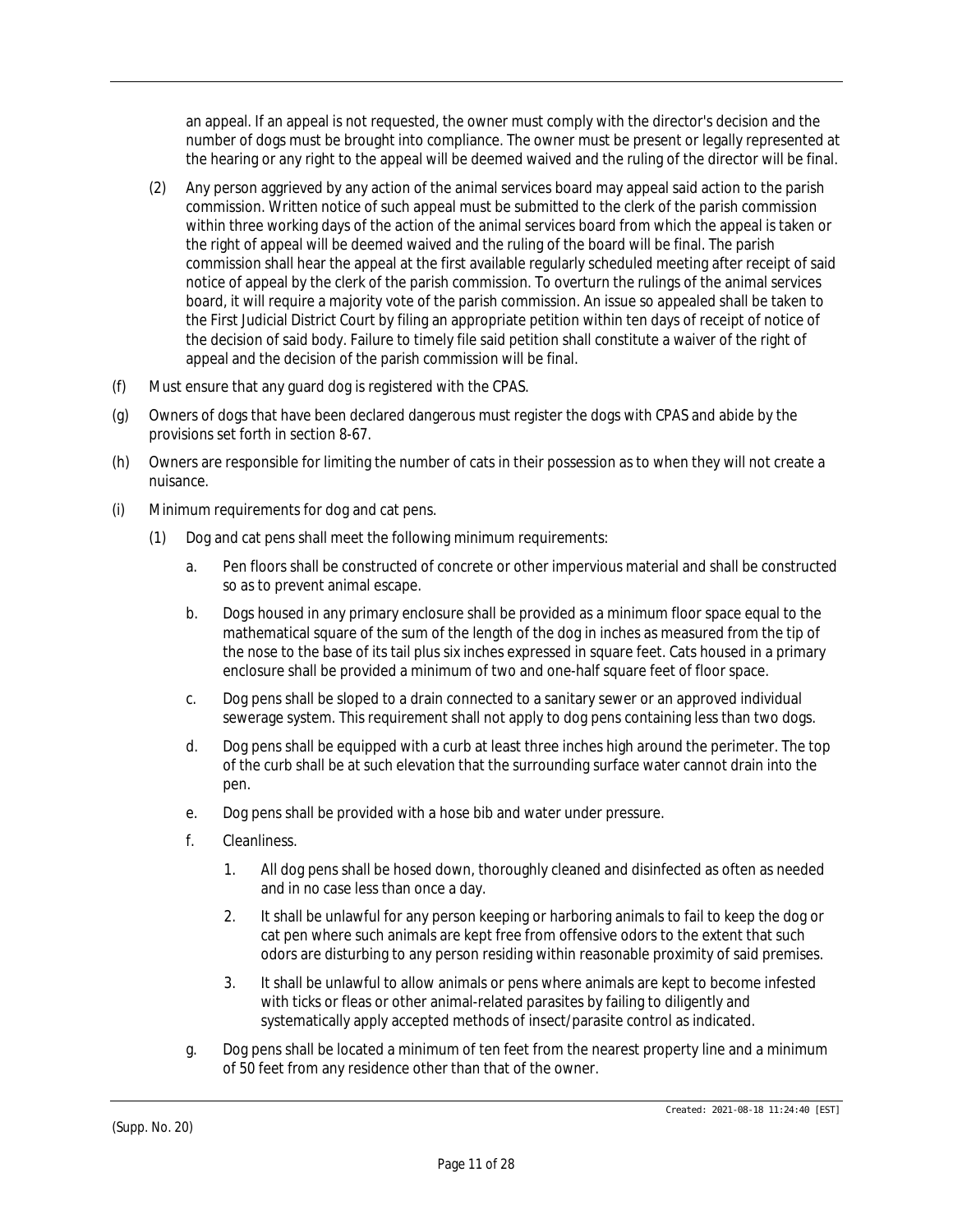- h. The pen must meet all subdivision restrictions or zoning laws or ordinances.
- i. The above requirements shall only apply to pens located in recognized subdivisions in the parish.
- j. Pens located outside of a recognized subdivision shall meet the specifications as set forth in b., f., g. and h. of this subsection.
- k. Town houses, apartments or condominiums need only comply with paragraphs b., f.2. and 3. of this section.
- l. Caddo Parish Animal Services shall be empowered to order all animals removed from affected pens until the owner comes into compliance with this section. The animal shelter shall be entitled to charge a reasonable boarding fee for animals so held to be set and published in accordance with this section.
- m. Animal establishments are exempt from the requirements of this section.
- (2) Tethering as a secondary means of restraint to a proper enclosure. As a secondary means of restraint in a proper enclosure, an animal may be attached to a running cable line or trolley system providing that:
	- a. Subsection (d) of this part is complied with:
	- b. A running cable line or trolley is set inside a proper enclosure.
	- c. Only one animal may be attached to each running cable line or trolley system.
	- d. This device must provide for humane, unrestrained range of movement for the animal to ensure that the animal is not exposed to hazard or injury and shall not prevent the animal from having food, water, shelter, adequate ventilation, protection from the elements.
	- e. Tethers and cables attaching the animal to the running cable line or trolley system must be made of a substance which cannot be chewed by the animal.
	- f. No animal may be attached to a running cable line or trolley system for more than 15 hours in a 24-hour period.
	- g. The tether must be attached to a properly fitted harness or non-choke collar that weighs no more than one-eighth of the animal's body weight. The running line must be at least ten feet in length and provide the animal with a minimum of 64 square feet of space to freely move about.
	- h. The area must be kept free from unsanitary conditions and vermin-harboring debris.
	- i. The dog may not be tethered outside during periods of extreme weather, including extreme heat or near-freezing temperatures, thunderstorms, tornadoes, tropical storms or hurricanes.
	- j. While participating in training sessions for hunting or competitive events, dogs shall be tethered with leashes of a minimum of ten feet. The tether must allow the dog ample room to sit, lay down and turn around. Water shall be provided at all times. No dogs shall be left unsupervised by the responsible party when tethered for these purposes.

# **Sec. 8-38. Nuisance; owner to maintain clean premises.**

(a) No person shall willfully or knowingly harbor or keep on his premises or elsewhere any animal which causes an unreasonable disturbance of the peace of the neighbors or occupants of adjacent premises, or suffer or permit any animal to create a nuisance as defined in this chapter. This includes excessive barking. A person shall be deemed to have willfully and knowingly violated this section, if such person, having been notified by the department or law enforcement officers of such disturbances, shall have refused for a period of 24 hours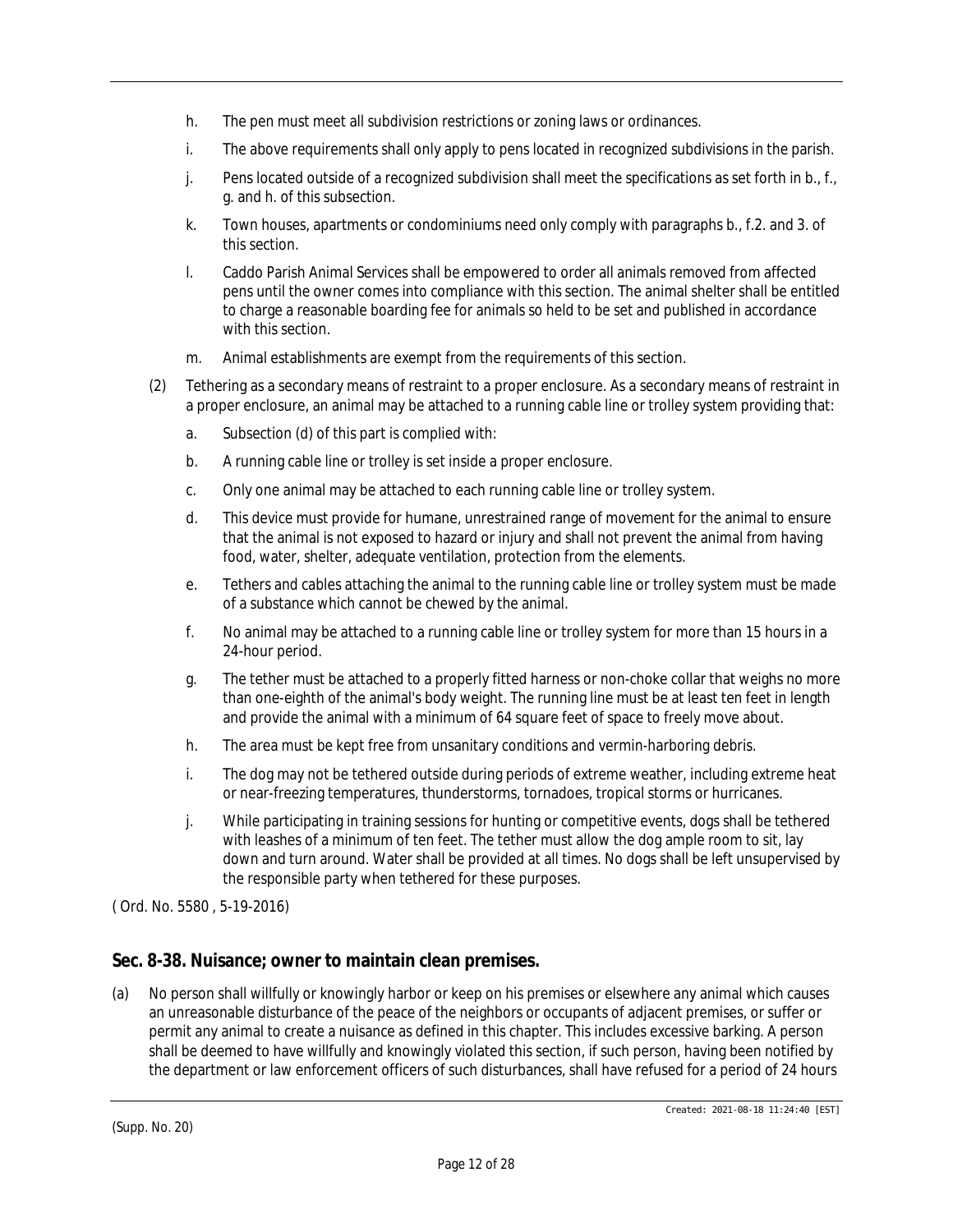to correct same and prevent reoccurrence. In the matter of excessive barking, the remedy shall be immediate upon notification.

- (b) The owner of any animal shall maintain his premises in such a manner as not to constitute either a private nuisance to adjoining property or a nuisance to the public generally. Pens or yards in which animals are confined or maintained shall be cleaned regularly so that they are kept free from offensive odors which would disturb any person residing within a reasonable distance of said premises; and the animals themselves shall be restrained in such a fashion that noise emanating therefrom shall not be disturbing to such persons.
- (c) Premises on which animals are kept shall be maintained so as to prevent disagreeable odors arising therefrom, or the presence or breeding of flies, mosquitoes, and other pests. Provisions shall be made for the removal and disposal of animal and food wastes, bedding, dead animals and debris. Disposal facilities shall be so provided and operated as to minimize vermin infestation, odors, and disease hazards.
- (d) If any part of a public street or the private property of a person other than the owner of the animal shall be soiled by the excreta of that animal, whether such nuisance shall take place in the presence of the owner or not, the owner shall, upon becoming aware thereof, promptly remove such excreta and dispose of it in a sanitary manner.

( Ord. No. 5580 , 5-19-2016)

# **Sec. 8-39. Cruelty to animals prohibited.**

- (a) Any person who intentionally or with criminal negligence commits any of the following shall be guilty of simple cruelty to animals:
	- (1) Overdrives, overloads, drives when overloaded, or overworks a living animal.
	- (2) Torments, cruelly beats, or unjustifiably injures any living animal, whether belonging to himself or another.
	- (3) Having charge, custody, or possession of any animal, either as owner or otherwise, unjustifiably fails to provide it with proper food, proper drink, proper shelter, or proper veterinary care.
	- (4) Abandons any animal. A person shall not be considered to have abandoned an animal if he delivers to an animal control center an animal which he found running at large.
	- (5) Impounds or confines, or causes to be impounded or confined in a pound or other place, a living animal and fails to supply it during such confinement with proper food, proper drink, and proper shelter. No animal shall be left unattended in a vehicle if it subjects the animal to cruel conditions. An animal control officer, upon a complaint of this nature and in the presence of at least one witness shall be permitted to use all reasonable means, including breaking a window, in order to free a suffering animal in the following circumstances, all of which must be met:
		- a. The animal shows physical signs of heat exhaustion, convulsions, or other symptoms which require immediate action by the animal control officer in order to save the animal's life.
		- b. The animal control officer receives approval from a supervisor prior to taking the action, provided that a supervisor is readily available and obtaining approval will not seriously impede the rescue of the animal. Prior approval is not necessary if, in the judgment of the animal control officer, the delay in obtaining such approval would jeopardize the life of the animal.
		- c. Reasonable effort to contact the owner or driver of the vehicle has been attempted and is unsuccessful.
	- (6) Carries, or causes to be carried, a living animal in or upon a vehicle or otherwise, in a cruel or inhumane manner.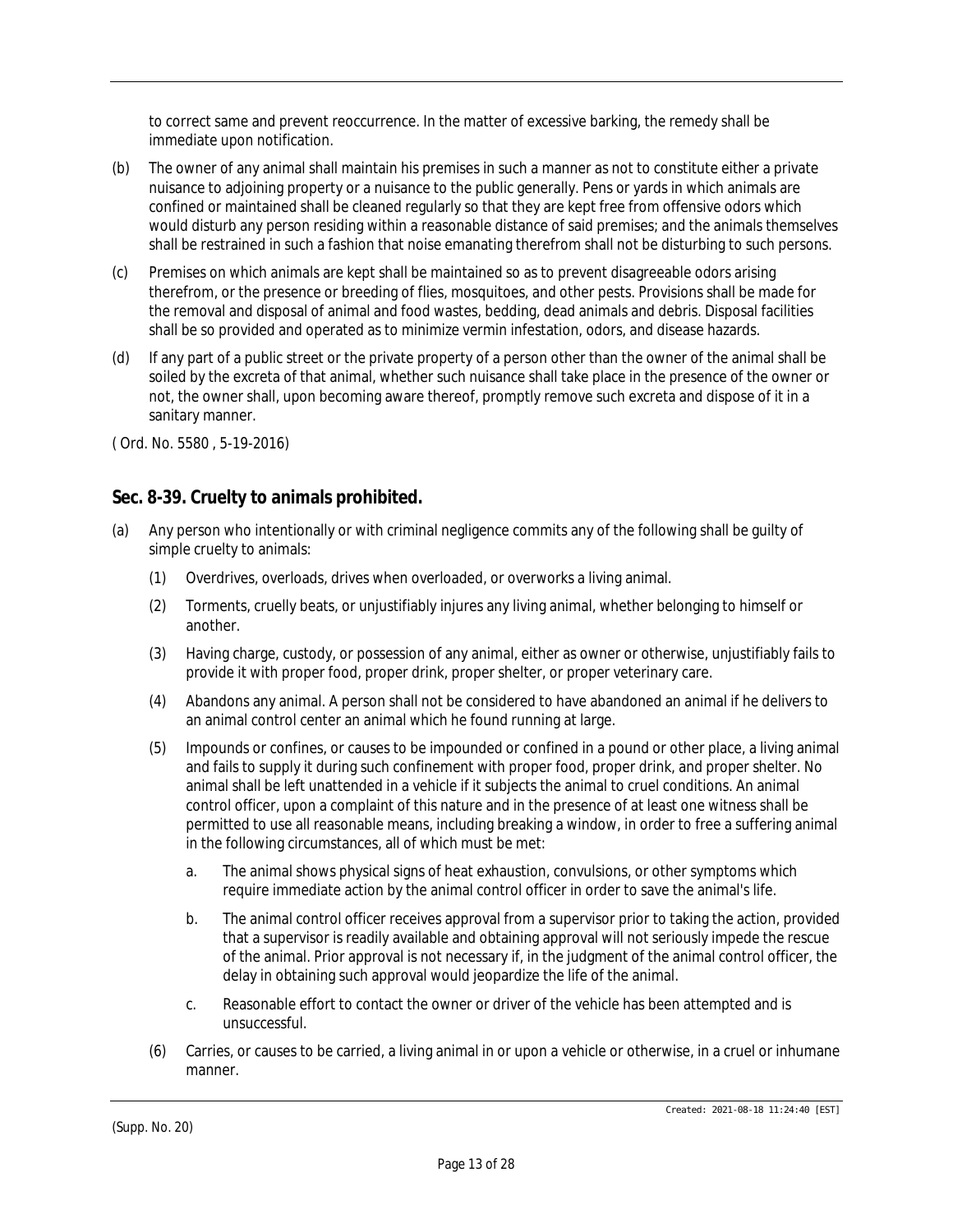- (7) Unjustifiably administers any poisonous or noxious drug or substance to any domestic animal or unjustifiably exposes any such drug or substance, with intent that the same shall be taken or swallowed by any domestic animal.
- (8) Injures any animal belonging to another person.
- (9) Mistreats any living animal by any act or omission whereby unnecessary or unjustifiable physical pain, suffering or death is caused to or permitted upon the animal.
- (10) Causes or procures to be done by any person any act enumerated in this subsection.
- (b) Any person who, as the operator of a motor vehicle, strikes a domestic animal shall stop at once and render such assistance as may be possible and shall immediately report the injury or death of the animal to the animal's owner, if the identity of the owner is apparent. If the owner cannot be ascertained or located, such motor vehicle operator shall report the accident to the department or the appropriate law enforcement agency.
- (c) No person shall color, dye, stain, or otherwise change the natural color of baby chickens, ducklings, other fowl or rabbits; nor shall any person possess for the purpose of sale any chickens, ducklings, other fowl or rabbits which have been so colored.
- (d) Ponies used at concessions consisting of a wheel-like device to which they are attached must be given sufficient resting time. Resting time shall be one-half hour after working one hour.
- (e) No one previously convicted of cruelty to an animal shall be issued an animal establishment or kennel permit, or be permitted to adopt a pet pursuant to the provisions of this chapter.
- (f) This section shall not apply to the lawful hunting or trapping of wildlife as provided by law, accepted veterinary practices, accepted livestock and poultry production practices, and activities carried on for scientific or medical research governed by accepted standards. Steel leg hold traps are banned, except if permitted by Caddo Parish Animal Services to remove dangerous or nuisance animals and permits are current from any other pertinent agency.

# **Sec. 8-40. Reserved.**

# **Sec. 8-41. Animal establishment permits; standards.**

- (a) No person shall operate an animal establishment without first obtaining, and subsequently maintaining, a valid permit in compliance with this section. In the event any person shall own or operate more than one facility, they shall be required to obtain a permit for each facility.
- (b) Applications for such permits shall be made to the department on application forms provided by same.
- (c) Upon receipt of a properly completed application, the department shall promptly investigate the applicant and the facilities sought to be permitted, to determine if they are in compliance with provisions and requirements of this chapter. They shall report its findings and recommendations to the animal services board which shall, within 30 days of its receipt of same, issue or deny the permit applied for. If the permit is denied, the applicant shall be given written reasons for such denial.
- (d) Each permit shall be initially effective from the date of issuance through December 31 of the year of issuance.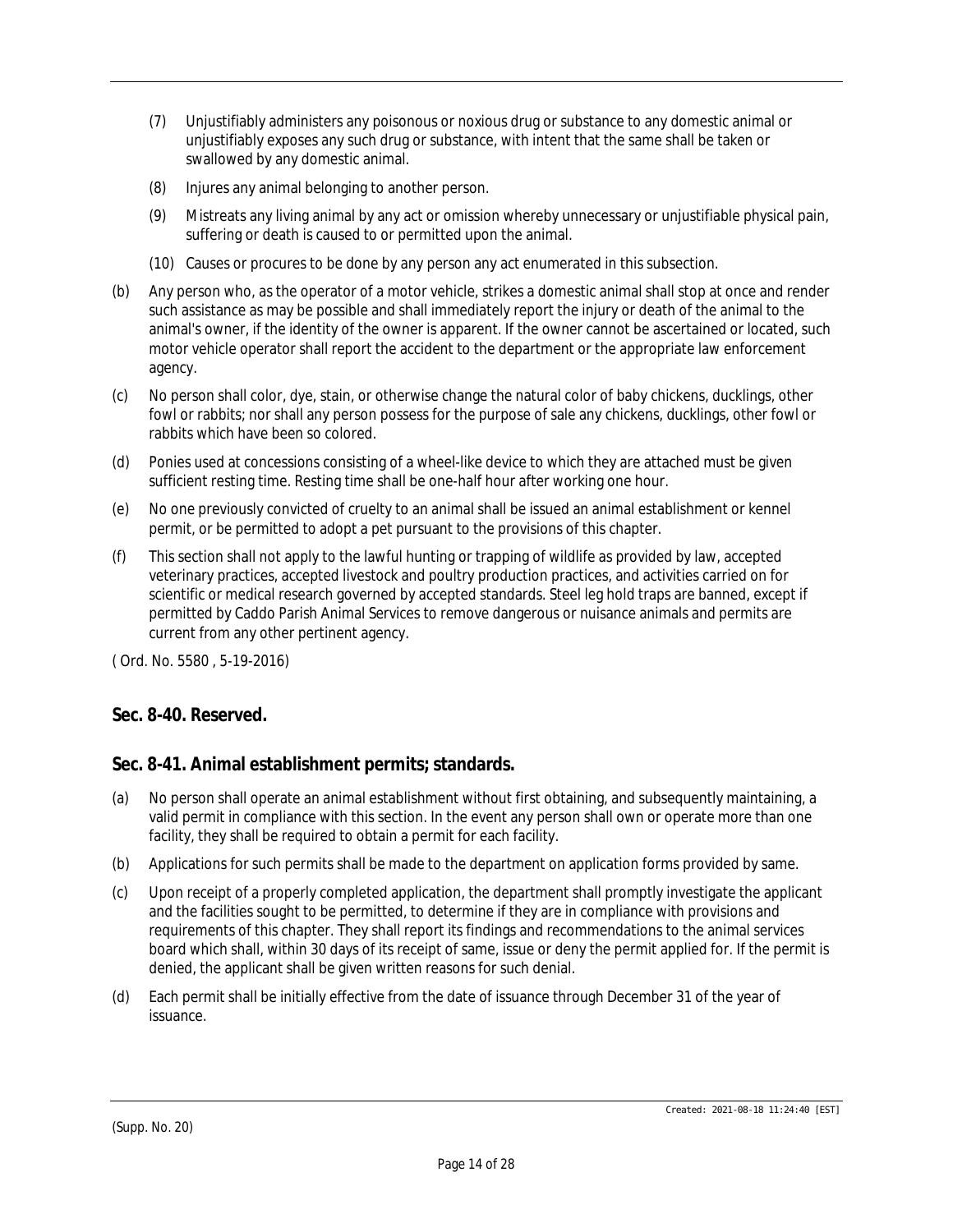- (e) Each permit shall be renewed annually and an application for renewal shall be filed with the department between October 1 and December 1. Renewed applications shall be effective from January 1 to December 31 of the following year.
- (f) Permittees must comply with the standards and regulations adopted by the department based on standards set forth in Title 9 of the Code of Federal Regulations. The department may amend such standards and regulations from time to time for purposes of public health and safety and the protection of animals. The standards and regulations shall be amended only after allowing permittees an opportunity to be heard on the proposed amendments. Notice of said hearing shall be mailed to each permittee at least ten days prior to the hearing date and at least 30 days prior to the effective date of the amendment. The notice shall set forth the amendment in its entirety and shall advise of the date, time and purpose of the hearing and the effective date of the amendment.
- (g) The department shall provide a copy of applicable standards and regulations with each permit application. Each applicant shall acknowledge, in his application, receipt of said standards and regulations.
- (h) A representative of the department shall have the right of entry, at reasonable hours, upon the premises of permittees and into all areas thereof where animals are kept and maintained, for inspection to ascertain whether the permittee is in compliance with the provisions of this chapter and the standards and regulations established under same. Failure of any owner to comply with said provisions, standards, and regulations, or allow reasonable entry and inspection by animal services and mosquito control department representative shall be grounds for revocation of the owner's permit.
- (i) If, upon inspection, department representatives determine that a permittee is in violation of this chapter, the department shall advise said permittee in writing of the violation and shall inform the permittee that its failure to comply with the provisions of this chapter within 14 days of receipt of said notice shall constitute grounds for removal of all animals from the premises or area subject to violation. If the permittee fails to comply within said period, department representatives may, with the approval of the animal services board and pursuant to a proper court order, proceed to remove the animals from said premises or area. Extended periods for compliance may be granted by the department for good cause shown. In the event it shall become necessary for the department to remove any animal as provided herein, it shall return the animals to the permittee upon termination of the violation for which the animals were removed unless the director determines that the violation justifies revocation of the permittee's permit. Such return, however, shall be contingent upon payment by the permittee of board fees incurred by the removal as established by section 8-73. Removed animals will become the property of the department 14 days after removal unless the violation is terminated and the board fees incurred as paid or an extension is granted by the director. In the event that such an extension is granted, failure to terminate the violation and pay all boarding fees incurred, including fees for the period of the extension, by the end of said extension shall result in forfeiture of the seized animals to the department. The director may, however, waive all or any portion of the boarding fees incurred under this section for good cause shown.
- (j) If the owner disagrees with the decision of the director to revoke the permit, he may appeal that decision to the animal services board. The director's decision shall be revoked only by a majority vote of the animal services board. If the board does not revoke the decision, the owner will have an additional ten days pending a request for appeal by the owner. If an appeal is not requested the owner must comply with the director's decision to revoke the permit. The owner must be present or legally represented at the hearing or any right to the appeal will be deemed waived and the ruling of the director will be final. If the permittee disagrees with the decision of the animal services board he may request an appeal as stated in section 8-37(e)(2). The effect of any decision to revoke an animal establishment permit shall be suspended during the appeal period, except that the revocation shall take effect immediately where the board finds, and so states in its written decision, that immediate revocation is necessary for protection of public health or safety.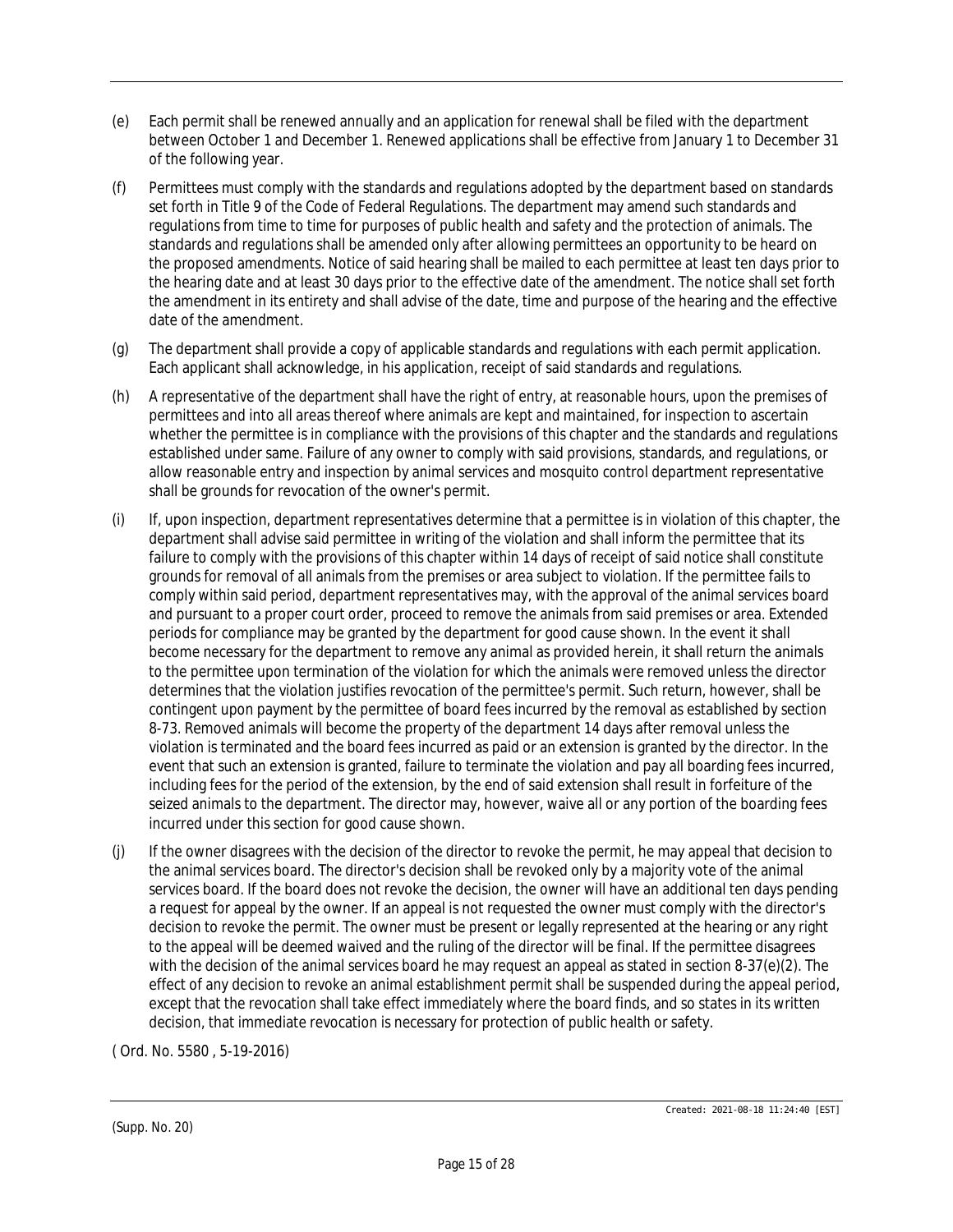### **Sec. 8-42. Breeders; permits required.**

No private person shall breed a female dog for the purpose of selling any portion of the litter for profit without first obtaining a permit from Caddo Parish Animal Services. The applicant will provide CPAS with the dog's breed, date of birth and a copy of registration papers, if any. Fees for permits are listed in section 8-73. Any additional licenses and permits required by local, state, and federal law, if any, must be obtained prior to the issuance of a breeder's permit.

( Ord. No. 5580 , 5-19-2016)

### **Sec. 8-43. Commercial livery stables.**

In the operation of commercial livery stables:

- (1) No horse shall be let for riding purposes when it has any injury, illness, or sore which may be negatively affected by such use, or when it is suffering from overheating or exhaustion.
- (2) All sick horses shall be segregated so as to prevent illness or disease from being transmitted to other animals or to humans.
- (3) No condition which is injurious to the health of any horse shall be knowingly permitted or maintained.
- (4) All buildings and sheds used for the stabling and/or boarding of horses shall provide adequate light, ventilation, and protection from the weather, and shall be kept clean and in good repair.
- (5) All stable and corral areas where horses are kept shall be sloped and drained so as to keep the surfaces thereof reasonably dry.
- (6) All riding equipment furnished shall be in a safe condition and shall properly fit the horses and riders for which provided.
- (7) All horses shall have hooves kept properly cleaned and trimmed and shall be properly shod.
- (8) Horses shall not be worked in temperatures of 95 degrees Fahrenheit or greater.

( Ord. No. 5580 , 5-19-2016)

### **Sec. 8-44. Keeping of snakes.**

- (a) Pythons and boas of any type in excess of three feet must be registered with the Caddo Parish Animal Services.
- (b) Any pet store within the parish that sells a snake described in subsection (a) of this section must notify CPAS within three business days of the sale. Information must include the new owner's name, address, and the type and approximate length of snake.
- (c) The owner/caretaker must notify CPAS if any snake covered in this section escapes, dies, or has a change of ownership.

( Ord. No. 5580 , 5-19-2016)

#### **Secs. 8-45—8-61. Reserved.**

# *ARTICLE III. ANIMAL CONTROL*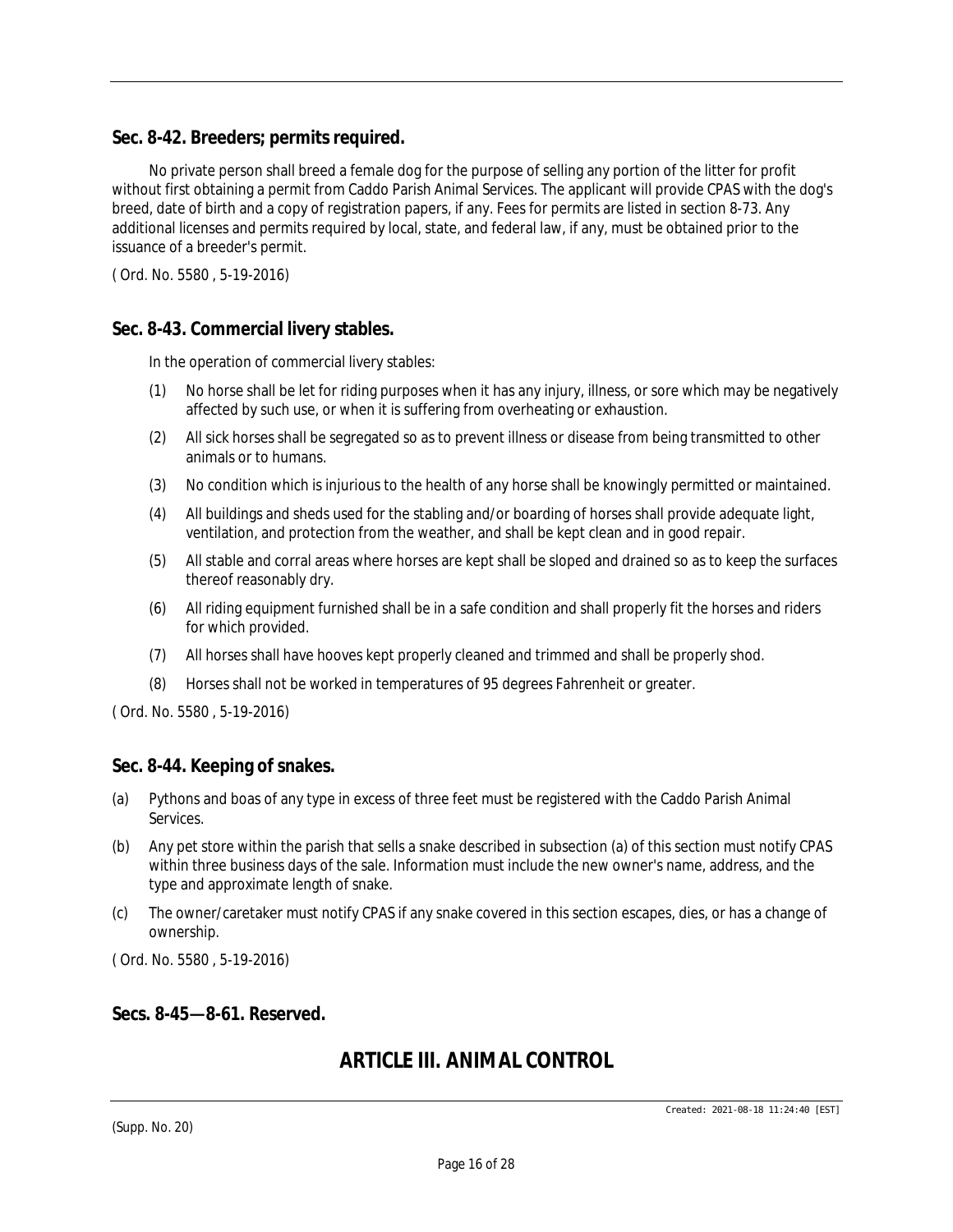# **Sec. 8-62. Vaccinations of dogs and cats.**

- (a) It shall be unlawful for rabies vaccine to be administered by anyone other than a licensed veterinarian, or a person acting under the direct supervision thereof.
- (b) It shall be unlawful for anyone other than a licensed veterinarian to sell rabies vaccines except for livestock purposes.

( Ord. No. 5580 , 5-19-2016)

## **Sec. 8-63. Impoundment of dogs and cats; disposition, identification and classification.**

- (a) It shall be the duty of the director to seize and impound any at-large stray dog or cat not tagged with the current official Caddo Parish rabies vaccination registration tag or microchip. Any dog or cat so seized and impounded shall be held for a period of at least four working days during which time the owner may reclaim the dog or cat. The director may also seize and impound tagged dogs which are at large in violation of section 8-69. Any tagged or microchipped dog which is impounded shall be held for a period of seven working days during which time the owner may reclaim the dog. To reclaim an impounded dog or cat, the owner must pay redemption and board fees as provided in section 8-73, and provide satisfactory proof of ownership which may include:
	- (1) Rabies registration certificate.
	- (2) Photo ID of animal as provided by said animal's veterinarian.
	- (3) Animal demonstrates recognition of owner.
	- (4) Owner can provide photo of pet.
	- (5) Detailed description of said animal from veterinarian records.

If the dog or cat is not legally vaccinated, the owner shall be required to pay an additional fee as provided in section 8-73 to cover the cost of rabies vaccination registration fees.

- (b) Whenever an animal has been impounded and the owner thereof is known or can be ascertained from the rabies registration tag, microchip or identifying collar or of any other means such as a tattoo or brand, Caddo Parish Animal Services, shall, within 24 hours, notify the owner, in writing, of the conditions upon which the animal may be reclaimed. After written notification has been given and the owner has not reclaimed the animal within seven working days, the rights of the owner are relinquished and the animal becomes property of Caddo Parish Animal Services. Exceptions can be made at the discretion of the director. At the discretion of the director, animals that have not been reclaimed by their owner and become property of Caddo Parish may be processed for adoption, foster care, and rescue or humanely euthanized.
- (c) The director may order the timely euthanasia for any animal lawfully taken into custody at the animal shelter which, in the opinion of the director or shelter veterinarian, is necessary by reason of physical condition of the animal or as is required for other humane reasons. The director, with the concurrence of the shelter veterinarian, may order the timely euthanasia for any animal lawfully taken into custody at the animal shelter which, in the opinion of the director, is appropriate by reason of the animal's temperament.
- (d) Owners of unwanted animals may bring the animals to the animal shelter and release them to be disposed of at the discretion of the director or shelter veterinarian. Should an owner want to redeem an animal which has been released, all impoundment, board, rabies vaccination, and rabies vaccination registration fees as applicable, must be paid.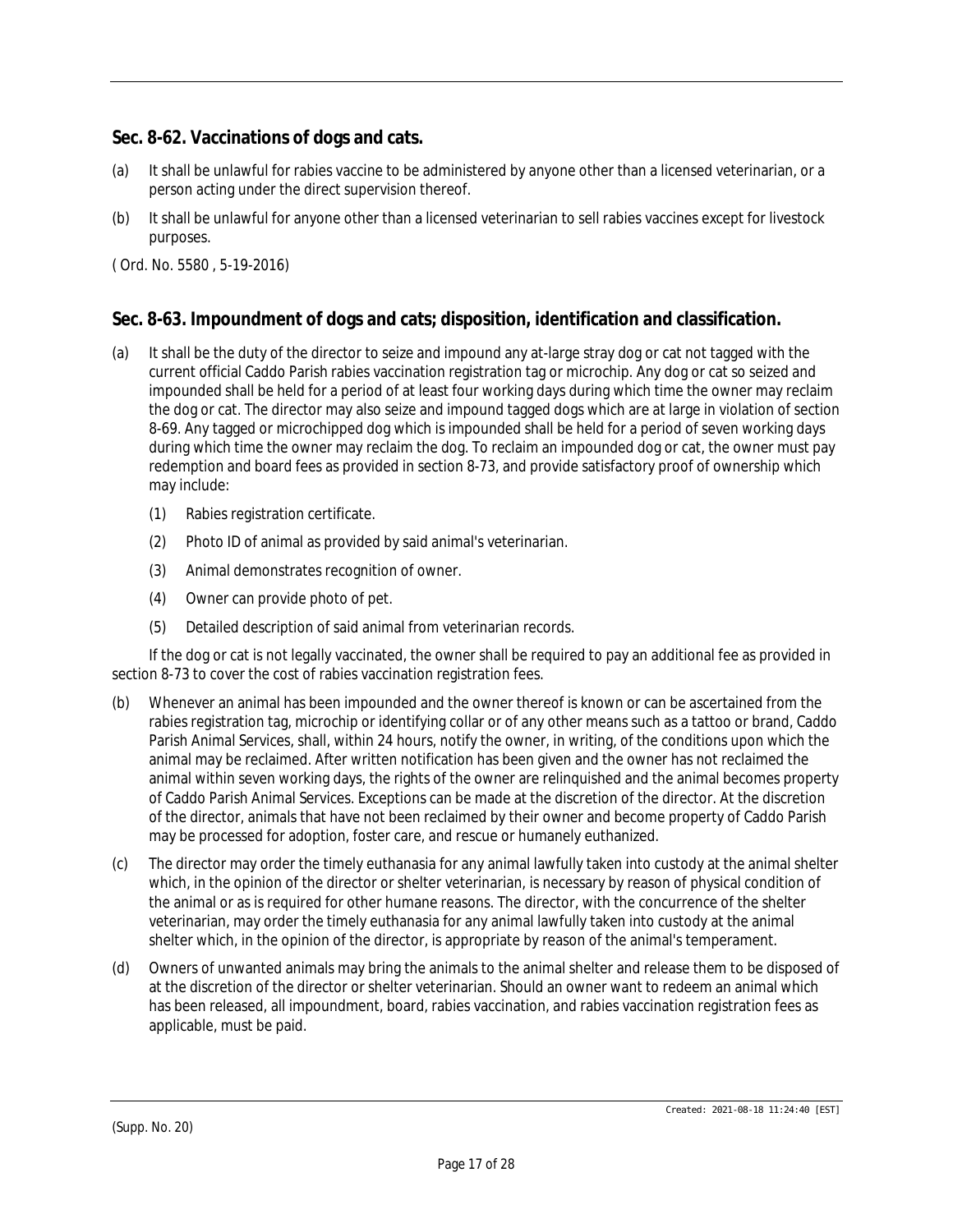- (e) It shall be the duty of the director to seize any domesticated animal, in addition to dogs and cats, found to be at large, and any non-domesticated (wild) animal that is a potential public health hazard, a nuisance, or is sick or injured.
- (f) Domesticated animals other than dogs, cats, ferrets and livestock will be held for a period of at least four working days during which time they may, after payment of impoundment and board fees, be claimed by their owners. If the owner does not claim any such animal, the animal may be disposed of at the discretion of the director.
- (g) Non-domesticated animals shall be relocated or humanely euthanized at the discretion of the director.
- (h) Any animal reclaimed by owner from Caddo Parish Animal Services has the option to have their animal spayed or neutered prior to it leaving the shelter, for a fee.
- (i) At-large stray animals impounded for the second time will be required to be spayed or neutered for a fee, and microchipped, prior to being reclaimed by their owners.

# **Sec. 8-64. Adoptions.**

- (a) All animals to be adopted from Caddo Parish Animal Services must be spayed or neutered by a licensed veterinarian, vaccinated against rabies, registered, tagged or microchipped and given one month of heartworm prevention treatment prior to leaving the animal shelter. Adoption fees will be set at reasonable rates and published in the Code of Ordinances.
- (b) Within 14 days of adoption, the owner may exchange the adopted animal.
- (c) All animals over four months of age adopted from animal welfare organizations must be spayed or neutered by a licensed veterinarian prior to release to a new owner.
- (d) A letter of agreement must be signed by the adopter of a puppy or kitten less than four months of age guaranteeing that the animal will be spayed or neutered within 14 days of when the animal reaches four months of age. A spay/neuter voucher will be issued to the adopter by the animal welfare organization at the time of the adoption for redemption at the time of surgery.

( Ord. No. 5580 , 5-19-2016)

# **Sec. 8-65. Animals which bite or scratch persons.**

- (a) If any person shall report to the police department, sheriff's office, Caddo-Shreveport Health Unit or the parish animal services and mosquito control department that a dog or cat has bitten or scratched him or any other person, the director shall seize the animal and confine it for a ten-day observation period in the rabies observation cages maintained on the premises of the department of animal services shelter. If the owner of the dog or cat having bitten or scratched a person cannot be determined, the animal will be observed for four days, at which time the dog or cat will be euthanized and its head submitted to the laboratory for testing for rabies.
- (b) An owner may choose to confine his cat or dog within a veterinary hospital, if the animal is current on its rabies vaccines and the owner provides proof of vaccination to the director. When an owner chooses to confine his dog or cat within a veterinary hospital, the owner shall have 12 hours from the time of the bite or scratch to do so. The animal must be confined in Caddo Parish. The owner shall advise the director in which veterinary hospital the dog or cat will be confined and shall advise the veterinarian that the dog or cat is to be placed under observation for biting or scratching. If the dog or cat is not confined within 12 hours, the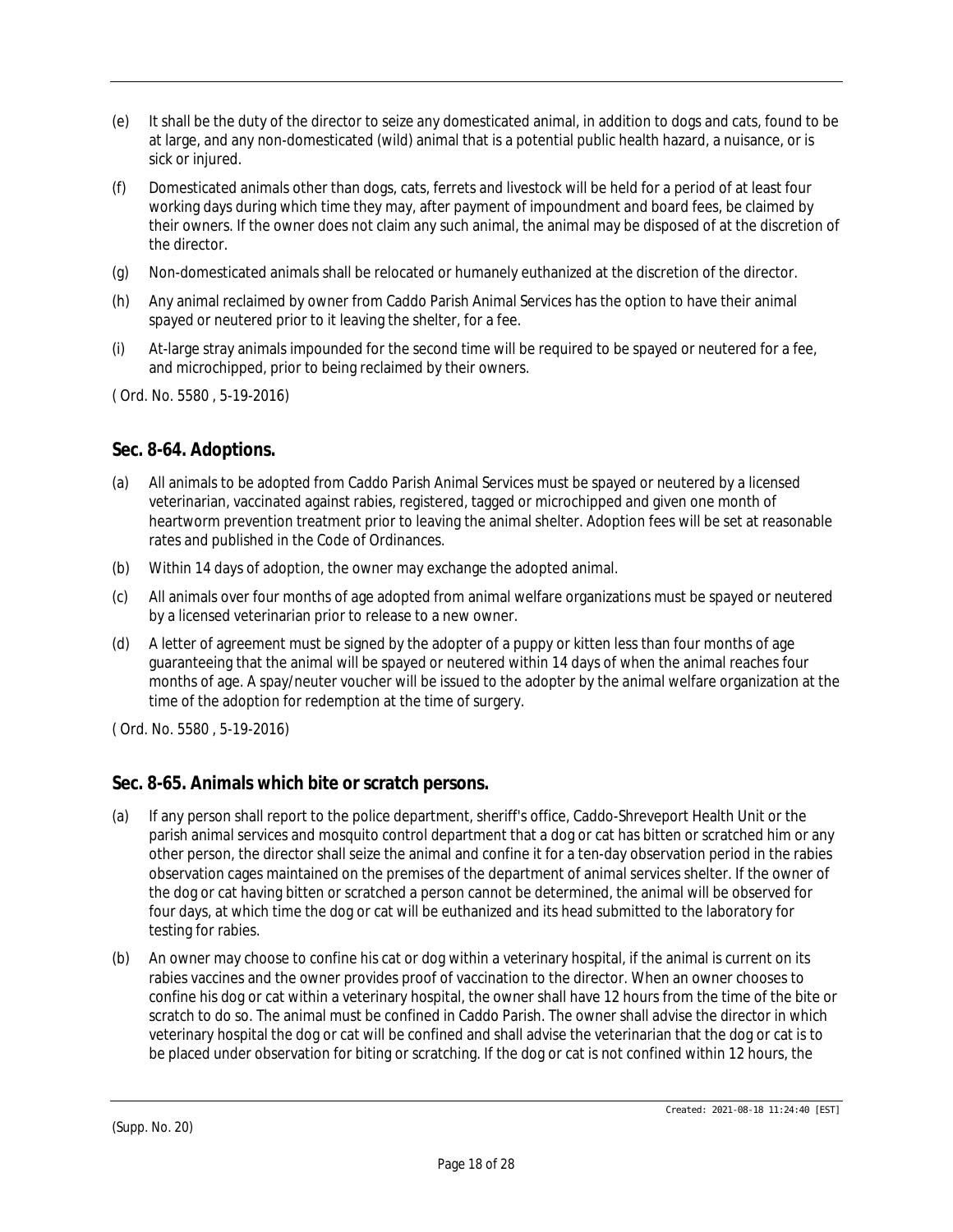director may issue a citation to the owner or the dog or cat shall be apprehended and confined by the department.

- (c) Each veterinarian caring for a dog or cat quarantined for biting or scratching shall submit a report to the director as to the health status of the dog or cat observed by him at the end of the ten-day observation period.
- (d) If any dog or cat dies during the ten-day observation period, whether at the veterinary hospital or at the animal shelter, the director shall have the head of such dog or cat submitted to the state department of health and human resources laboratory for examination for rabies.
- (e) If any dog or cat placed under observation for biting or scratching has been injured or becomes sick, in such a state that its recovery is seriously in doubt, or if the sickness of such dog or cat endangers the health of other animals or persons, the director shall have said dog or cat euthanized and its head submitted to the department of health and human resources laboratory for examination for rabies.
- (f) Home confinement for observation of a dog or cat involved in a bite or scratch may be allowed, at the discretion of the director, if the following conditions are met:
	- (1) The dog or cat is currently registered and vaccinated with an approved rabies vaccine.
	- (2) The owner was in compliance with the applicable leash or confinement and restraint requirements of this chapter at the time of the bite.
	- (3) The confinement and conditions thereof have specific approval of the bitten or scratched party, or his proper legal representative, as evidenced by a signed, written agreement, which agreement shall hold the director and the parish harmless for any loss or damage whatsoever which may result from the allowance of such confinement.
	- (4) The dog or cat is examined by a licensed veterinarian after the bite or scratch and written certificate by said veterinarian that the animal appears to be in good health is supplied to the director within 24 hours after the bite or scratch.
	- (5) Immediately upon expiration of the ten-day observation period, a licensed veterinarian shall examine the dog or cat and certify to the director in writing the health and condition of the animal.
	- (6) If the director determines that a dog or cat may be confined at the home of its owner, the owner shall notify the Caddo-Shreveport Health Unit's medical director or the department immediately if the animal shows any symptoms of sickness or abnormal behavior or escapes or dies during confinement. Persons having custody there shall surrender the carcass of the dog or cat which dies during confinement to the health unit or the department.
- (g) In order for an animal to remain impounded, the victim must have the bite or scratch verified by a licensed medical doctor. Proof of the visit must be provided to the CPAS.
- (h) Any doctor, hospital, clinic, or other medical facility within the parish that examines and/or treats an animal bite of any nature must notify the CPAS.
- (i) Any certified enforcement dog belonging to a law enforcement agency is exempt from the requirement of this section. Rabies vaccination status of all enforcement dogs shall be retained by the agency involved.

( Ord. No. 5580 , 5-19-2016)

### **Sec. 8-66. Release of dogs or cats impounded for observation; fees.**

(a) The owner shall also be responsible for redeeming their animal as soon as the quarantine period is over. On the 12th day, the animal becomes the property of CPAS.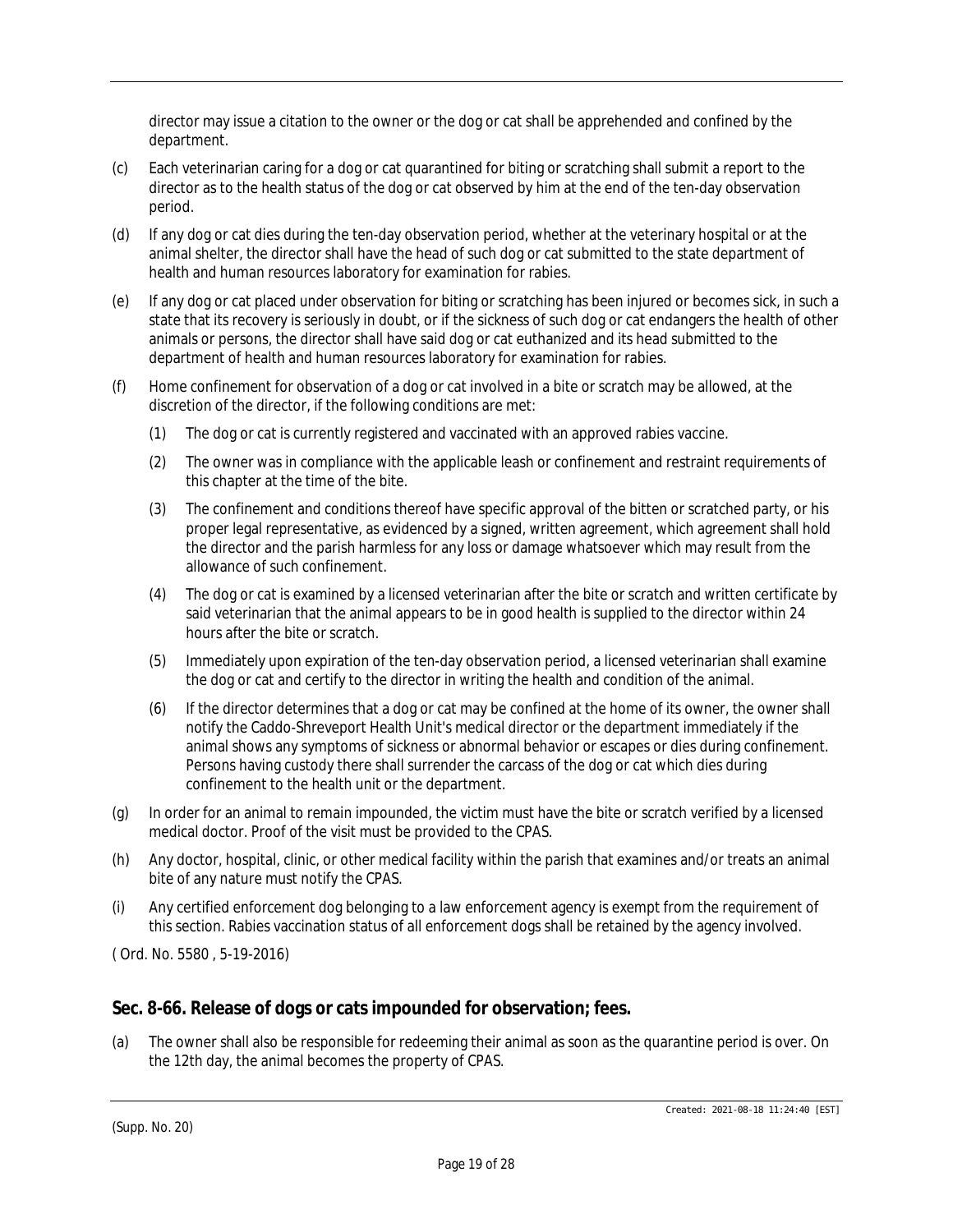- (b) Any owner redeeming a dog or cat impounded for a ten-day observation period shall pay an impounding fee and board fee as provided in section 8-73.
- (c) When an animal not otherwise in violation of this title and upon being provoked, breaks the skin of a human being, there will be no fees applicable if the animal is held for observation at the animal shelter.

## **Sec. 8-67. Dangerous and vicious dogs.**

- (a) *Dangerous dogs.*
	- (1) The animal control center may investigate reported incidents involving dogs that may be dangerous. Upon such investigation, if the director finds the dog to constitute a dangerous dog as defined in this section and section 8-2, said dog shall be so classified. The owner shall receive written notification of the animal control center's classification of the animal. A record of the dog will be maintained in the dangerous dog database and file system at CPAS.
	- (2) Appeal process.
		- a. Any owner aggrieved by the director's decision to classify the dog as dangerous may appeal that classification to the animal services board within ten days of notification. The appeal must be heard by the animal services board within ten days after the owner has submitted a notice of appeal. The classification of a dog as dangerous shall be revoked only by a majority vote of the animal services board.
		- b. Any person aggrieved by any action of the animal services board may appeal said action to the parish commission as stated in section 8-37(e)(2).
		- c. If the owner fails to appeal the classification, all restrictions concerning the dangerous dog must be adhered to. Failure to abide by the restrictions will result in the seizure of the dog. Upon seizure, the dog will become property of animal services and disposed of as deemed appropriate by the director.
	- (3) The owner of a dog that has been classified as "dangerous" shall abide by the following mandates within 30 days after the dog has been so classified:
		- a. A dangerous dog collar supplied by the animal control center shall be purchased and affixed to the dog to be worn at all times.
		- b. A computerized microchip will be surgically implanted by the CPAS at the owner's expense. If the dog already has a chip, that chip will be registered with the CPAS.
		- c. The owner shall immediately notify the animal control center when a dangerous dog:
			- 1. Is loose or unconfined;
			- 2. Has bitten a human being or attacked another animal;
			- 3. Was sold, given away, or died; or
			- 4. Has moved to another address.
		- d. A dangerous dog must be securely confined indoors or in a securely fenced enclosure and locked pen or structure, suitable to prevent the dog from coming into contact with either a human being other than the owner or any other animal, and designed to prevent the animal from escaping. The pen or structure must have minimum dimensions of six feet by eight feet or an enclosure not less than 48 square feet. Such pen shall have secure sides of sufficient design to prevent the dog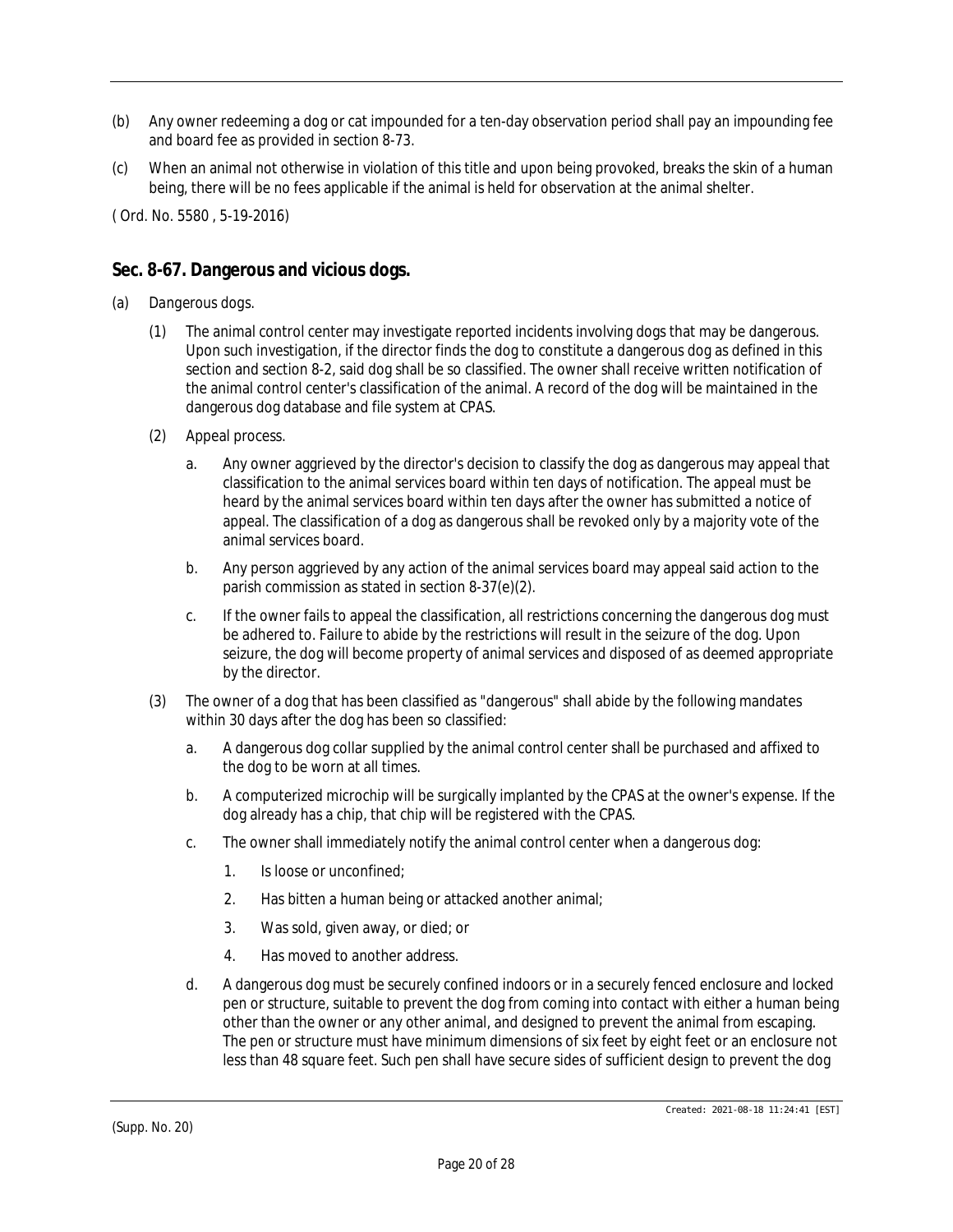from escaping over, under, or through the structure. The enclosures shall provide a humane existence for the dog and protection from the elements. The pen shall meet all of the requirements of a dog pen. The enclosures must be physical in nature, not invisible or electronic.

- e. The owner shall prominently display a sign to be provided by the animal control center at the owner's expense on his premises at all entry points warning that there is a dangerous dog on the property.
- f. A dangerous dog may be off the owner's premises or out of its enclosure only if it is muzzled and restrained by a substantial chain or leash not exceeding four feet in length and under the control of an adult (person who has attained the age of 18 years). The muzzle must be made in a manner that will not cause injury to the dog or interfere with its vision or respiration, but must prevent it from biting any person or animal.
- g. The animal control center, in its discretion, may require a dangerous dog to be spayed or neutered.
- h. The animal control center, in the exercise of its discretion, shall have the authority to make whatever inspections are deemed necessary to ensure that the provisions recited herein are complied with.
- i. Prior to a dangerous dog being sold or given away, the owner shall provide the name, address, and phone number of the new owner to the animal control center. Each owner shall execute a document to be supplied by the animal control center, acknowledging that said owner is aware of the "dangerous dog" classification, and that said owner shall comply with the requirements of this chapter.
- j. An owner of a dangerous dog shall have the option to have said dog humanely euthanized at his expense by the animal control center or licensed veterinarian if said owner is unable to comply with the requirements recited herein.
- k. It shall be unlawful for any person to keep, harbor or possess a dangerous animal on a porch, patio or in any part of a house or building that would allow the animal to exit or escape on its own volition. Screened windows or screened doors alone are considered inadequate.
- l. The animal control center shall have the right to inspect the premises of dangerous animals' enclosures to ensure compliance with this part.
- m. The owner or keeper shall sign a hold-harmless and indemnification clause in favor of the cityparish.
- n. The owning, keeping or harboring of a dangerous animal in violation of this chapter.
- o. If the animal control center reasonably believes that an owner cannot or will not abide by the requirements of subsection (a)(2)c., the dog may be seized.
- (4) Continuation of declaration as a dangerous dog. Any dog which has been declared a dangerous dog by any agency or department of this parish, another parish, municipality, county or state shall be subject to the provisions of this chapter for the remainder of its life. The person who owns or possesses any dog declared a dangerous dog by any parish, municipality, county, or state government must notify Caddo Parish Animal Services, if so delegated, of the dog's address and restrictions of maintenance, within ten days of moving the animal into the parish. The restrictions and conditions of maintenance of any dog declared dangerous by this parish, another parish, city, county or state will continue to remain in force while the dog is in this parish.
- (b) *Vicious dogs.*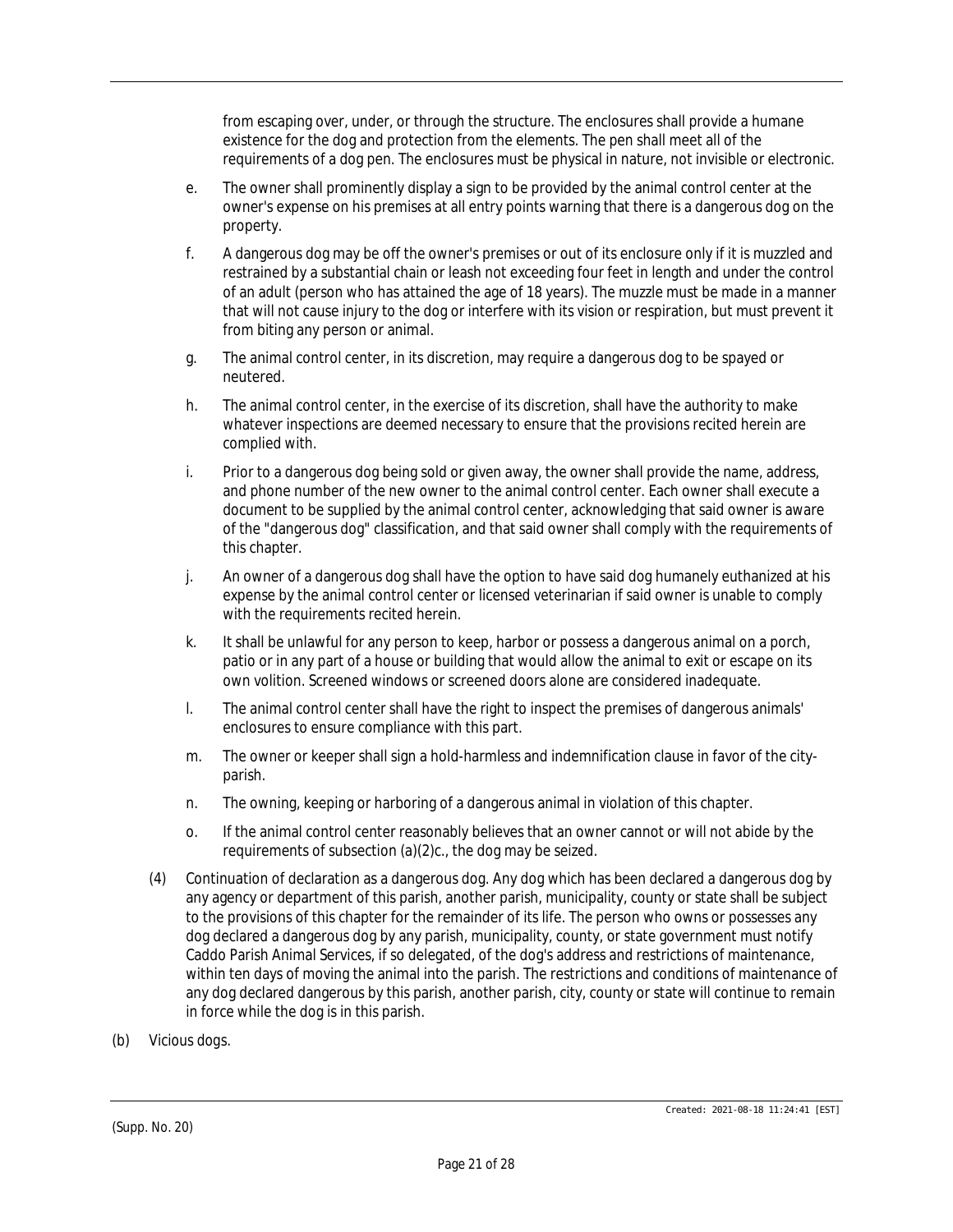- (1) A dog will not be classified as "vicious" if the threat, injury or damage was sustained by a person who, at the time, was unlawfully on the property with the intent to commit a crime or tort upon the premises occupied by the owner of the dog, or was tormenting, abusing, or assaulting the dog or if the dog was defending or protecting its owner from unjustified attack or assault, or was protecting or defending its young or other animals from harm or attack.
- (2) The animal control center may investigate reported incidents involving dogs that may be vicious. Upon such investigation, if the animal control center finds the dog to constitute a vicious dog as defined in this chapter, said dog shall be so classified. The owner shall receive written notification of the animal control center's classification of the animal. Said notification shall include the procedure for appeal through the animal services board.
- (3) Any dog that has been classified as "vicious" shall be impounded by the animal control center. The animal will be kept at the animal control center and placed in rabies quarantine, if necessary, for the proper length of time, or held for ten days after the owner's receipt of notification, and then shall be euthanized unless the owner initiates an appeal procedure within this ten-day period.
- (4) Appeal process.
	- a. The animal will remain impounded at the animal control center until such time as the animal services board hears and decides the appeal of the owner. The appeal must be heard by the animal services board within ten days after the owner has submitted a notice of appeal.
	- b. The classification of a dog as "vicious" shall be revoked only by a majority vote of the animal services board. If the board does not revoke the "vicious dog" classification, the dog will be kept an additional ten days pending a request for appeal by the owner. If an appeal is not requested, the dog will then be humanely euthanized at the expense of the owner by the animal control center. If the animal services board revokes the "vicious dog" classification, such dog shall then be classified as "dangerous" and its owner shall be required to comply with subsection (a) of this section. The owner must be present or legally represented at the hearing or any right to the appeal will be deemed waived and the ruling of the director will be final.
	- c. Any person aggrieved by any action of the animal services board may appeal said action to the parish commission as stated in section 8-37(e)(2).
	- d. The owner will be responsible for payment of all boarding costs and other fees as may be required to humanely and safely keep the animal at the animal control center through the appeals process.

# **Sec. 8-68. Impounding or destruction of dogs and cats bitten or scratched by known rabid animals.**

- (a) When a dog or cat has been bitten or scratched by a known rabid animal and the dog or cat is currently vaccinated with an approved rabies serum:
	- (1) The owner shall have the dog or cat examined by a licensed veterinarian and revaccinated.
	- (2) The veterinarian shall submit a written report to the department as to the health of such animal.
	- (3) The owner shall place the dog or cat that has been bitten in strict isolation for a 90-day period.
	- (4) The dog or cat may be isolated with a licensed veterinary clinic or at the owner's home with the approval of the director after inspection of the home isolation facility. If the owner elects to isolate the animal on his premises, the director shall inspect the security of the animal without notice at least once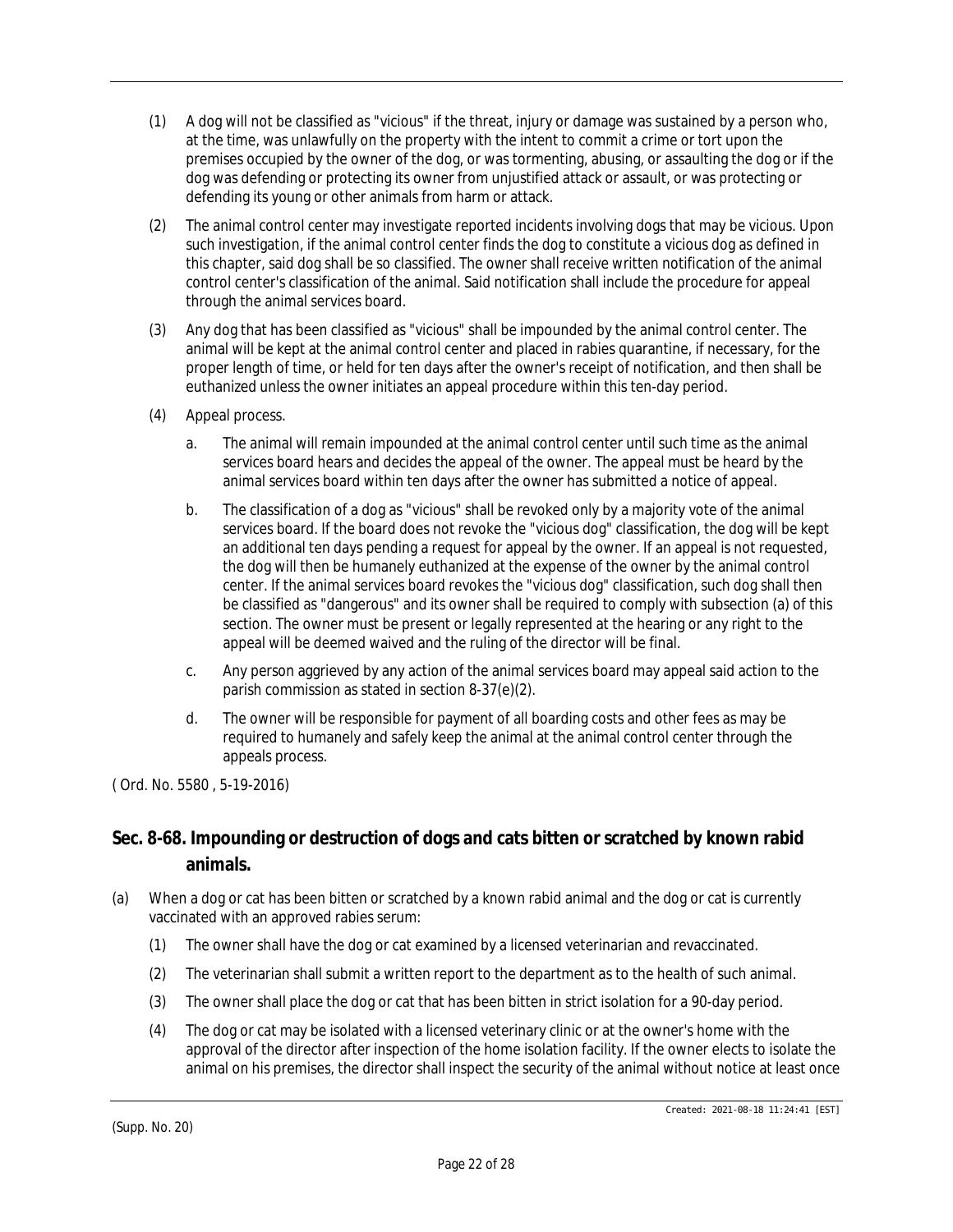each week. If the security of the animal is not as approved by the director, the animal shall be seized and transported to the Caddo Parish Animal Shelter and the owner shall be subject to the penalties set forth in section 8-7 and applicable fees set forth in section 8-73.

- (5) The owner shall have the dog or cat examined by a licensed veterinarian at the expiration of the 90-day isolation period, and the veterinarian shall submit a written report to the director as to the health of such dog or cat.
- (6) If the owner of the dog or cat does not desire to have it isolated, he may surrender it to the department for euthanization, after which the head of such animal shall be submitted to the department of health and human resources for analysis.
- (b) When a dog or cat is bitten or scratched by a known rabid animal and the dog or cat is not currently vaccinated with an approved rabies serum, the owner shall have the dog or cat humanely euthanized by a licensed veterinarian or the department and the head of such animal submitted to the state department of health and human resources for analysis; or alternatively, the owner shall have the dog or cat placed in isolation for a period of six months at a licensed veterinary clinic, which shall examine such animal, render a written report on the health thereof to the department. The department shall cause such dog or cat to be euthanized and the head of such animal shall be submitted to the department of health and human resources laboratory for analysis.
- (c) If the dog or cat should become sick during a period of isolation after being bitten by a known rabid animal, the owner, if the dog or cat is isolated on the owner's premises, or the veterinarian, if the dog or cat is isolated at a veterinary clinic, shall immediately advise the department. The department shall cause such dog or cat to be euthanized and the head of such animal shall be submitted to the department of health and human resources laboratory for analysis.
- (d) Guard dogs must be kept within a structure or a fenced enclosure at all times. Any premises guarded by a dog shall be prominently posted with a sign containing the wording "guard dog" or words of similar import. It shall be the owner's responsibility to immediately notify Caddo Parish Animal Services when a guard dog has escaped and is running at large.

( Ord. No. 5580 , 5-19-2016)

# **Sec. 8-69. At-large dogs in municipalities, subdivisions, and other areas.**

- (a) No person shall suffer or permit any dog in his possession, or kept by him about his premises, to run at large on any unenclosed land, or trespass upon any enclosed or unenclosed lands of another.
- (b) At-large dogs not in compliance with the foregoing shall be subject to impoundment.
- (c) No dog at large in violation of this section shall be harbored or withheld from animal control officers by any person.

( Ord. No. 5580 , 5-19-2016)

# **Sec. 8-70. Seizure and disposition of animals cruelly treated; search warrant; animal cruelty offenses.**

- (a) When a person is charged with cruelty to animals, said person's animal may be seized by the arresting officer and held pursuant to this section.
- (b) The seizing officer shall: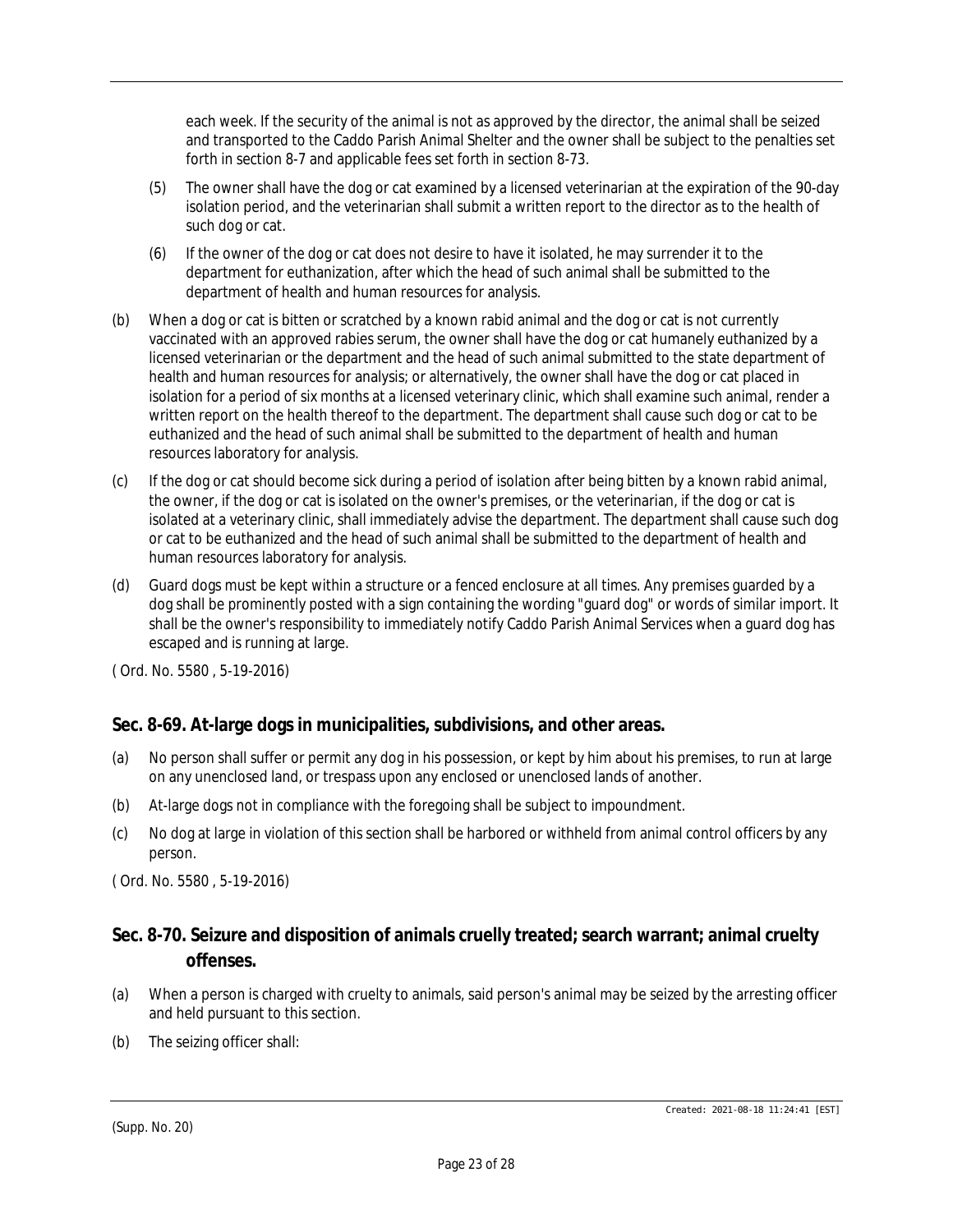- (1) Notify the owner of the seized animal of the provisions of this section by posting written notice at the location where the animal was seized or by leaving it with a person of suitable age and discretion residing at that location within 24 hours of the seizure.
- (2) Contact Caddo Parish Animal Services to care for any such animal. CPAS shall retain custody of the animal or find a suitable custodian to care for the animal. A suitable custodian can be defined as a CPAS approved 501(c)(3) private animal welfare society, animal rescue organization or approved CPAS foster care home. The custodian shall retain custody of the animal for the purpose of evidence at trial, subject to order of the court.
- (3) Photograph the animal within 15 days after posting of the notice of seizure and shall cause an affidavit to be prepared in order to document its condition in accordance with R.S. 15:436.2.
- (c) The seized animal shall be held by the custodian provided for in subsection (b)(2) of this section for a period of 15 consecutive days, including weekends and holidays, after such notice of seizure is given. Thereafter, if a person who claims an interest in such animal has not posted bond in accordance with subsection (d) of this section, the animal may be humanely disposed of by sale, adoption, or euthanasia.
- (d) A person claiming an interest in any animal seized pursuant to this section may prevent the disposition of the animal as provided for in subsection (b) of this section by posting a bond with Caddo Parish Animal Services within 15 days after receiving notice of such seizure in an amount sufficient to secure payment for all reasonable costs incurred in the boarding and treatment for any seized animal for a 30-day period commencing on the date of initial seizure. Such bond shall not prevent the department, agency, humane society, or other custodian of the animal from disposing of the animal in accordance with subsection (c) of this section at the end of the 30-day period covered by the bond, unless the person claiming an interest posts an additional bond for such reasonable expenses for an additional 30-day period. In addition, such bond shall not prevent disposition of the animal for humane purposes at any time, in accordance with subsection (f) of this section. The amount of the bond shall be determined by the department, agency, humane society or other custodian of the animal as authorized by the court in accordance with the current rate for board and on the condition of the animal after examination by a licensed veterinarian.
- (e) Upon a person's conviction of cruelty to animals, it shall be proper for the court, in its discretion, to order the forfeiture and final determination of the custody of any animal found to be cruelly treated in accordance with this section and the forfeiture of the bond posted pursuant to subsection (d) of this section as part of the sentence. The court may, in its discretion, order the payment of any reasonable or additional costs incurred in the boarding or veterinary treatment of any seized animal prior to its disposition, whether or not a bond was posted by the defendant. In the event of the acquittal or final discharge without conviction of the accused, the court shall, on demand, direct the delivery of any animal held in custody to the owner thereof and order the return of the bond posted pursuant to subsection (d) of this section, less reasonable administrative costs.
- (f) Nothing in this section shall prevent the euthanasia of any seized animal, at any time, whether or not any bond was posted, if a licensed veterinarian determines that the animal is not likely to survive and is suffering, as a result of any physical condition. In such instances, the court, in its discretion, may order the return of any bond posted, less reasonable costs, at the time of trial.

# **Sec. 8-71. Transportation and importation of dogs and cats by public carrier.**

(a) No dog or cat three months of age or older shall be delivered in the parish from out of state by any public carrier unless there is a certificate of a licensed veterinarian at the point of shipment accompanying the dog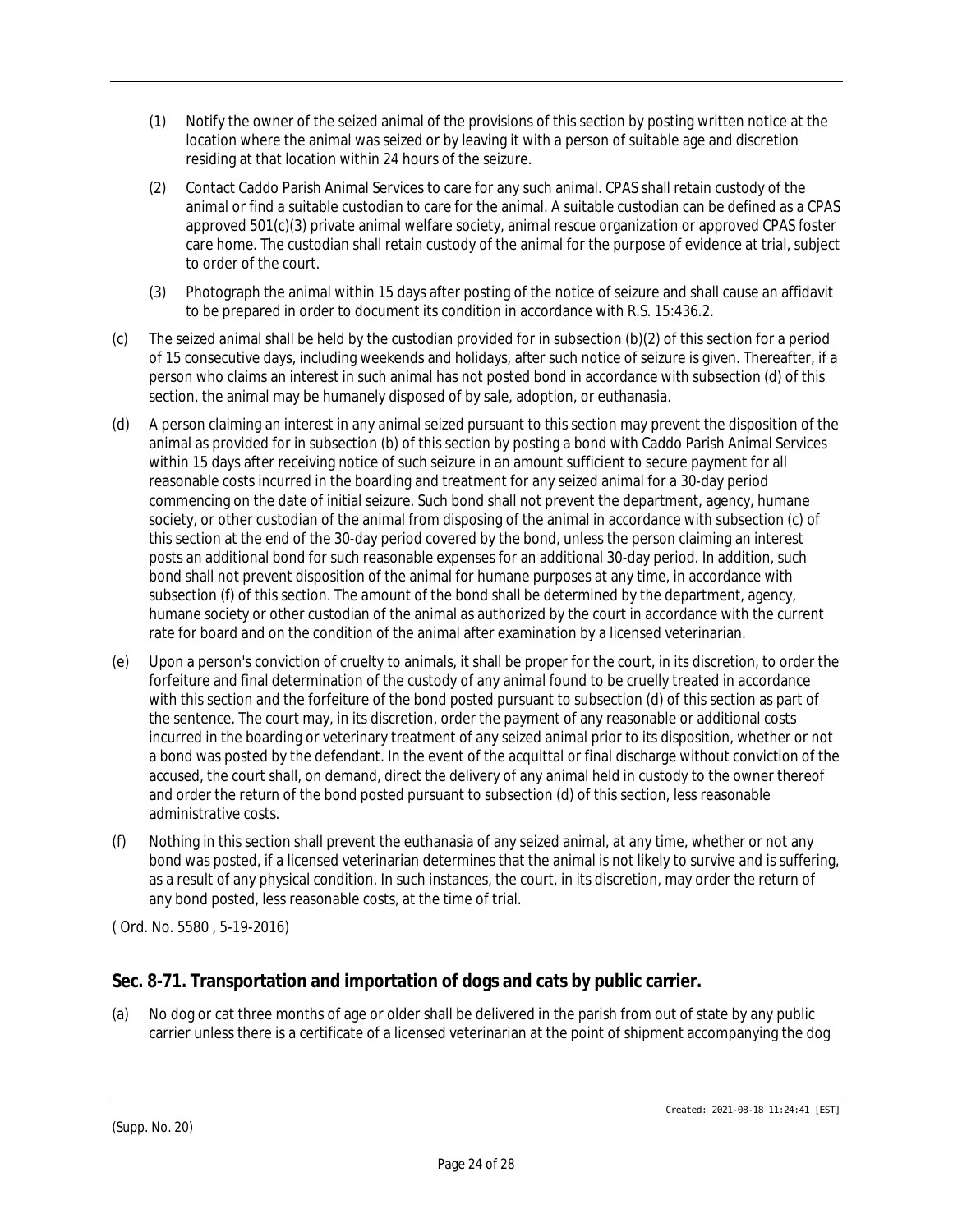or cat and the bill of lading therefore, showing that the dog or cat is in good health and has an active rabies vaccination.

- (b) All dogs or cats less than three months of age brought into the parish from out of state by a public carrier shall be accompanied by a health certificate signed by a licensed veterinarian at place of shipment origin.
- (c) No animal shall be moved, transferred or transported in a cruel or inhumane manner.
- (d) No animal shall be transported in the open bed of a truck when being transported on a highway or interstate within the parish unless the animal is enclosed properly in a kennel.

( Ord. No. 5580 , 5-19-2016)

### **Sec. 8-72. Commerce in live animals.**

It shall be unlawful for any person to sell, trade, barter, exchange, lease, rent, donate or display a live animal on a roadside, public right-of-way, sidewalk, street, parkway or any other public property or any property dedicated to public use, a commercial parking lot, or at an outdoor special sale, swap meet, flea market, fair, parking lot sale or similar event, regardless of whether the event is authorized by the property owner. This section shall not apply to humane societies, animal welfare groups, animal control agencies or non-profit organizations sponsoring animal adoption events, whether on public or private property. It further does not apply to any activity undertaken by the department of animal services and mosquito control. Anyone found guilty of violating this provision shall be punished as provided in section 1-8.

( Ord. No. 5580 , 5-19-2016)

#### **Sec. 8-73. Fees.**

- (a) All fees authorized and collected under this article for impoundment, board, and issuance of permits shall be dedicated and used for the operation of the parish animal services and mosquito control department.
- (b) Redemption fees for dogs and cats confined for being improperly at large shall be as established by the parish commission and evaluated annually. Fees should be clearly written into the ordinance for the public to view. Fees should be assessed by fertile or infertile determination.
- (c) Permit fees shall be assessed on an annual basis for the calendar year. Anyone falling into more than one category shall be required to obtain permits in each category, but shall be charged only one fee, that being for the highest fee category applicable. Annual permit fees shall be as established by the parish commission, and evaluated annually.
- (d) Miscellaneous fees regarding dangerous dogs shall be as established by the parish commission and evaluated annually.
- (e) Impounded dogs and cats may be released to the owner or keeper upon payment of all relevant fees and fines as set forth:
	- (1) Board, per day or part of a day, shall be charged a reasonable rate set and published by the CPAS.
	- (2) First infraction by owner requiring impoundment of any animal for running at large:

Infertile\$30.00

Fertile\$40.00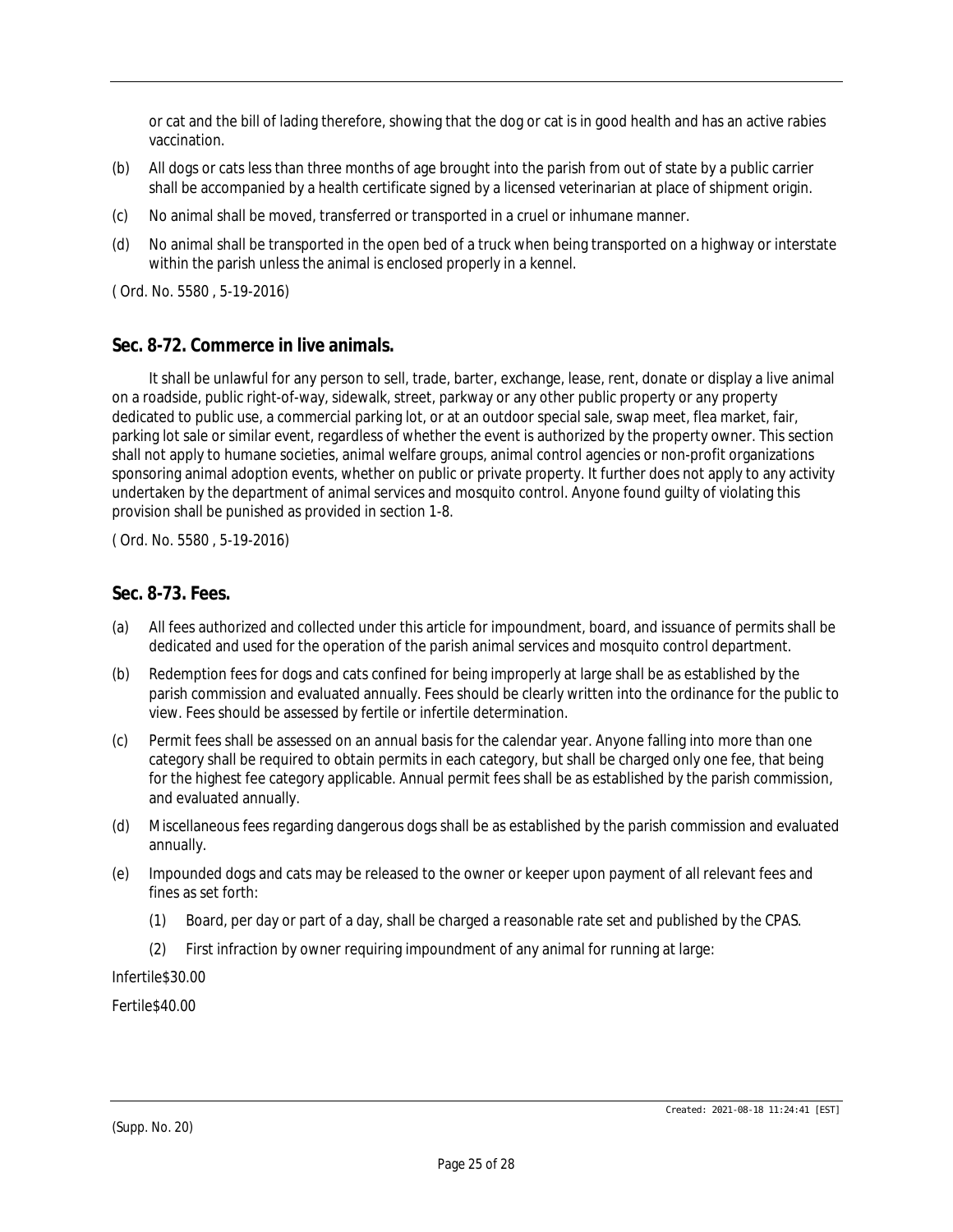- (3) Second infraction. At-large stray animals impounded for the second time will be required to be sterilized and microchipped prior to being reclaimed by their owners. Spay and neuter surgery services will be offered at a reduced fee.
- (4) Third infraction fee\$120.00
- (5) Each subsequent infraction\$160.00
- (6) Failure to register with CPAS or vaccinate for rabies\$50.00
- (7) Impoundment fee for dangerous dogs:

|                                                   | Spayed or Neutered                                                                             | Unaltered |
|---------------------------------------------------|------------------------------------------------------------------------------------------------|-----------|
| First offense, per animal                         | \$50.00                                                                                        | \$100.00  |
| Second offense, per animal                        | Mandatory spay/neutered required                                                               | \$300.00  |
| Per day, per dog impoundment at<br>animal shelter | Shall be charged a reasonable rate set and published by<br><b>Caddo Parish Animal Services</b> |           |

- (8) Owners of dogs and cats impounded at the animal shelter who cannot produce proof of rabies vaccination and rabies vaccination registration will be required to pay the fees as established by the Caddo Parish Animal Ordinance in addition to any fines imposed for failure to vaccinate the animal(s).
- (9) Upon proof of current rabies inoculation from other parishes or states, the animal shelter will apply only those requirements as stated in section 8-37.
- (10) Any animals that are seized, except dogs and cats, livestock or wildlife and exotics, may be released to the owner upon payment of a \$30.00 fine.
- (11) All other animals, except dogs and cats and livestock, may be held for a period of five working days before disposing of said animal.
- (12) The director of the animal shelter may reduce the adoption cost of animals for special events in which CPAS is involved, as long as the rabies vaccination registration, rabies vaccination and spay/neuter requirements are met.
- (13) Fee for rabies vaccination \$10.00.

### **Secs. 8-74—8-98. Reserved.**

# *ARTICLE IV. LIVESTOCK*

#### **Sec. 8-99. Running at large prohibited.**

- (a) It shall be unlawful for any horses, mules, cattle, hogs, sheep, goats or geese to run, roam or be at large or on any of the public highways or commons or on any land other than that of the owner of such animals, within the parish.
- (b) The owner of any horses, mules, cattle, hogs, sheep, goats or geese, who shall suffer or permit any of such animals to run, roam or be at large, or on any of the public highways or commons, or on any land other than that of the owner of said animals, within the parish, shall be deemed guilty of a misdemeanor.

( Ord. No. 5580 , 5-19-2016)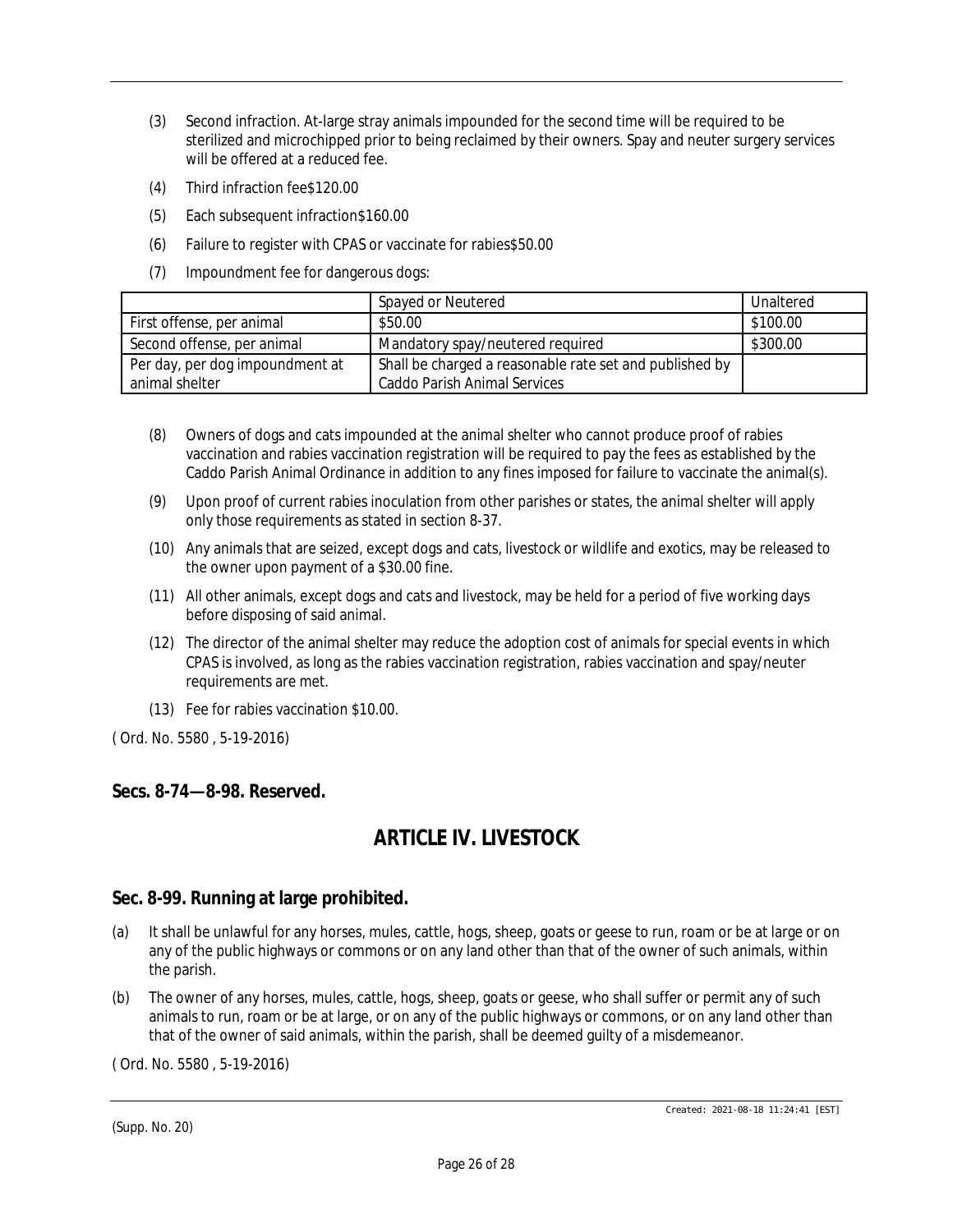## **Sec. 8-100. Impoundment—Generally.**

- (a) It shall be the duty of any authorized sheriff, constable or justice of the peace of the parish to seize and impound any cattle, horses, mules or other stock running at large within the parish. Any of the animals enumerated that may run, roam or be at large in violation of the provisions of this article may be taken up or confined by any resident or property owner, or any agent or employee of any resident or property owner.
- (b) The person taking up or confining livestock running at large under provisions of this article shall, within 12 hours thereafter, notify the sheriff, constable or justice of the peace of such taking up or confinement and shall thereupon notify the owner of such livestock, if known, by posting in two conspicuous places along the public road nearest the place of taking up or confinement for ten days and by publication in the official journal of this parish within one week following the day of such taking up or confinement.
- (c) No person shall be liable for any injury which an animal may receive while it is being taken up as provided in this article.

( Ord. No. 5580 , 5-19-2016)

### **Sec. 8-101. Impoundment—Fees.**

The person taking up or confining any of the animals as provided in this article shall receive \$50.00 per head for the first impounded animal and \$25.00 per head for each additional animal impounded per trip for each head of horses, mules, cattle, hogs, sheep or goats so taken up, together with \$10.00 per head per day for keeping any horses, mules, cattle, hogs, sheep or goats, or geese so taken up.

( Ord. No. 5580 , 5-19-2016)

### **Sec. 8-102. Impoundment—Sale.**

- (a) At the expiration of one week following notice of taking up or confinement of animals as provided in this article, should the owner fail to come forward and pay the charges and penalties herein provided, it shall be the duty of the sheriff of this parish or of the constable of the ward in this parish wherein the animals are confined to sell said animals at public auction to the highest bidder for cash and without appraisement, to pay all costs, charges and penalties as herein provided.
- (b) Such sale shall be made after ten days' notice by publication once in the official journal of the parish.
- (c) Any funds that may be realized from said sale over and above the costs, charges and penalties shall be given by the sheriff or constable to the owner of the animals sold, if he is known; but if said owner is unknown, then such surplus funds shall be given by the sheriff or constable to the treasurer of the parish, subject to their being called for by the owner or until otherwise directed by the parish commission, as to its disposition; provided, however, that in all cases of such public sales, the sheriff, constable or justice of the peace conducting said sale shall, within ten days after the date thereof, make a full written report of such sale to the parish treasurer, showing all sums realized from such sales and the disposition thereof.
- (d) The fee of the sheriff or constable in the case of sale of impounded livestock under provisions of this article shall be five percent of the amount of the sale and a charge for giving the notice. The fee shall be as established by the parish commission from time to time.

( Ord. No. 5580 , 5-19-2016)

### **Secs. 8-103—8-132. Reserved.**